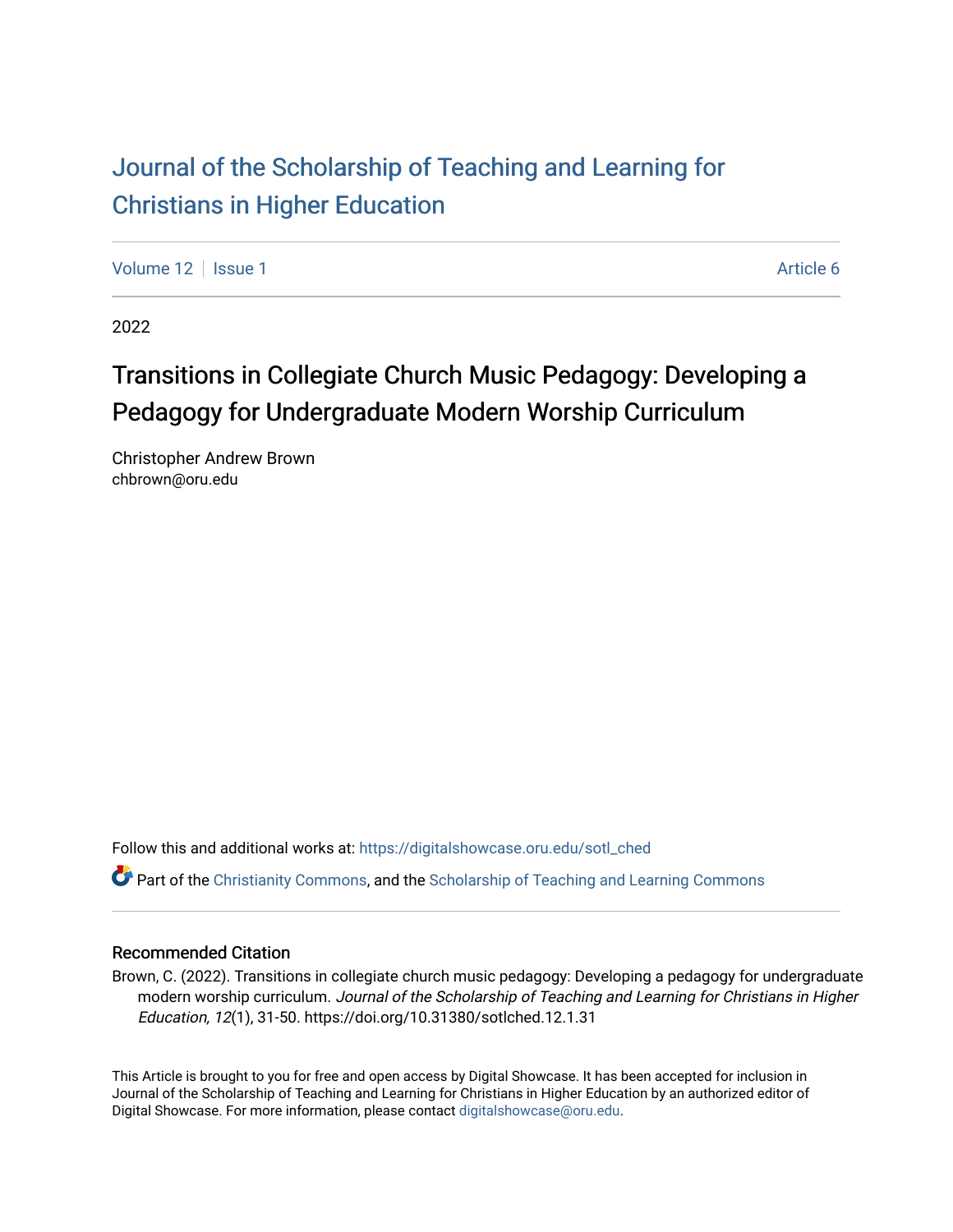# **TRANSITIONS** IN COLLEGIATE CHURCH MUSIC PEDAGOGY: DEVELOPING A PEDAGOGY FOR UNDERGRADUATE MODERN WORSHIP CURRICULUM

Christopher Brown, Oral Roberts University

**Key Words** *modern worship curriculum, church music pedagogy, modern rhythm section, collegiate music programs, worship leaders, technology in churches*

#### **Abstract**

Church music pedagogy has a rich history dating back to the 9th century and is rooted in scripture and ancient traditions. Changes over the centuries have been gradual with incremental transitions; however, since the introduction of pop and rock musical stylings to church settings almost sixty years ago, changes have been swift and dramatic. The advent of modern worship has left Christian higher learning institutions scrambling to find a place where the curriculum would be useful and relevant to the modern 21st century Church. This paper seeks to examine the historical background of Christian church music pedagogy while suggesting strategies for adaptation and transition to the realities of modern church worship.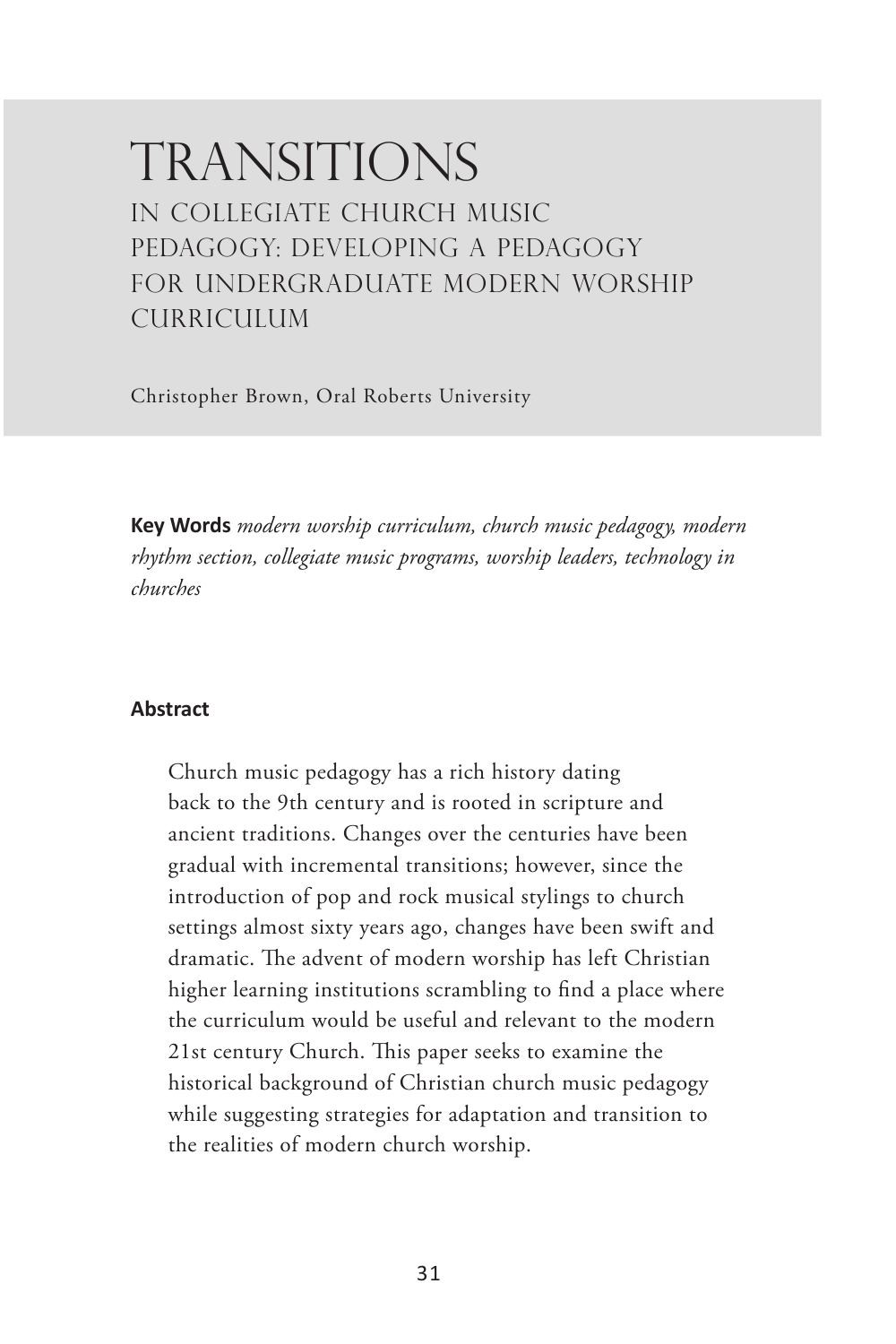#### **Introduction**

*C*orporate church worship traditions date back to the time of the Apostles and have roots in the ancient synagogues. The musical church worship practices of today were not formed out of a void but are instead an accumulation of Christian worship practices over time. Over the centuries, a pedagogy developed that supported these practices. In recent years, modern worship practices have developed away from the tradition of organ, piano, and choir to one that favors drums, guitars, bass, and keys—the modern rhythm section. Unlike the practices of the past, which were adapted gradually, modern worship music has trended at a much quicker rate. As a result, many Christian universities that provided churches with worship pastors have seen great challenges in meeting the need of the 21st century Church. The objective of this article is to examine the rich history of church music pedagogy while offering strategies and suggestions for collegiate programs moving forward.

#### **Limitations**

This article does not address what happens to the more traditional worshippers as churches and music departments focus on the modern worship approach. Within the body of Christ there are worshippers who come from different musical backgrounds and cultures. The focus of this article is to help traditional collegiate programs transition to a modern worship pedagogy. There should be further research to examine how traditional, mainline, and even orthodox churches are dealing with changes in worship and perhaps use that research to help church collegiate music programs develop a pedagogical strategy.

#### **A Brief History of Church Music Pedagogy**

For many years Christian colleges and universities carried the responsibility for developing worship pastors and song leaders for Christian and ministerial service. This is a tradition that extends back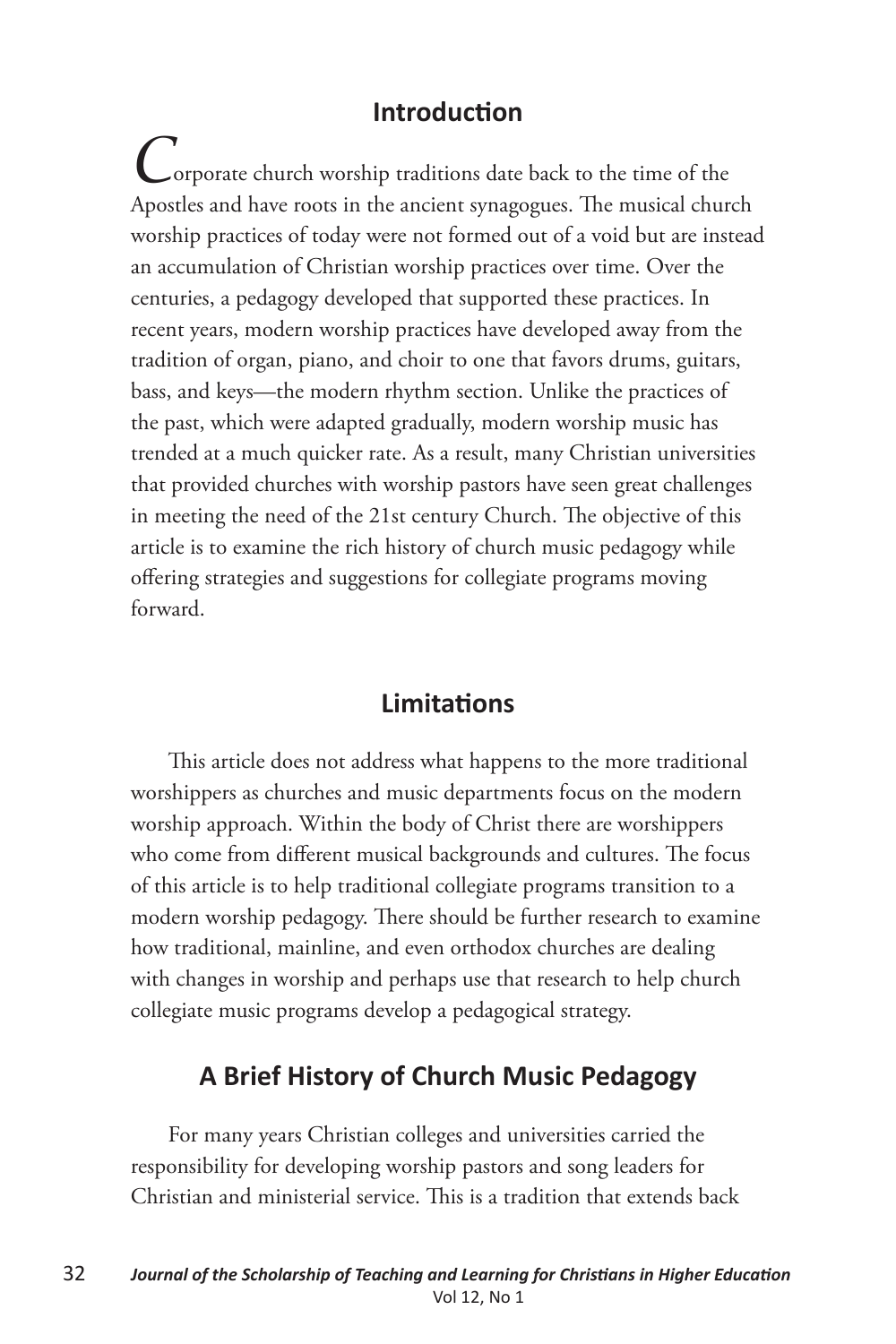to the 5th century church with the establishment in Rome of the *Schola Cantorum* or "singing school." This was an organization of singers and teachers who trained boys and men as musicians and singers of the church (Grout,1980). Although the teachings of Paul and the early apostles left many of the activities of corporate worship to the discretion of the local church bodies, it was made clear through the letters Paul wrote to the churches in Colossus and Ephesus that singing was to be a prominent part of the Christian assembly: "Let the message of Christ dwell among you richly as you teach and admonish one another with all wisdom through psalms, hymns, and songs from the Spirit, singing to God with gratitude in your hearts" (Col. 3:16. NIV). This admonishment from Paul ensured that singing was taken seriously by the Early Church.

The writings of Paul as well as the worship practices of the Early Church began a tradition that led to the establishment of the formal music training programs of today, first in the European seminaries and eventually in Bible colleges and Christian liberal arts colleges and universities. As early as the 9th century, the organ began to find its place in western Europe, quickly becoming the sound of musical church worship (Stolba, 1990). This began a system of established pedagogy for the instruction and performance of the organ in church liturgy. Much like the singing schools of Rome, the formal instruction of organ became necessary because of its critical role in the corporate worship of the early Roman Catholic church.

The piano arrived several centuries later in the middle of the 18th century with rich literature quickly developing. Soon composers such as Mozart and Beethoven began composing works that even today are part of a classical pianist's standard repertoire. With the Industrial Revolution in the 19th century and the emergence of a European and American middle class, many people could afford a piano, which quickly became the preferred parlor instrument. This advancement not only gave the common person access to an elite instrument, it also helped to create a music publishing industry as well as an established standard pedagogy for piano and vocal instruction. Like the *Schola Cantorum* of the 5th century, music conservatories and schools sprang up in Europe and eventually the United States.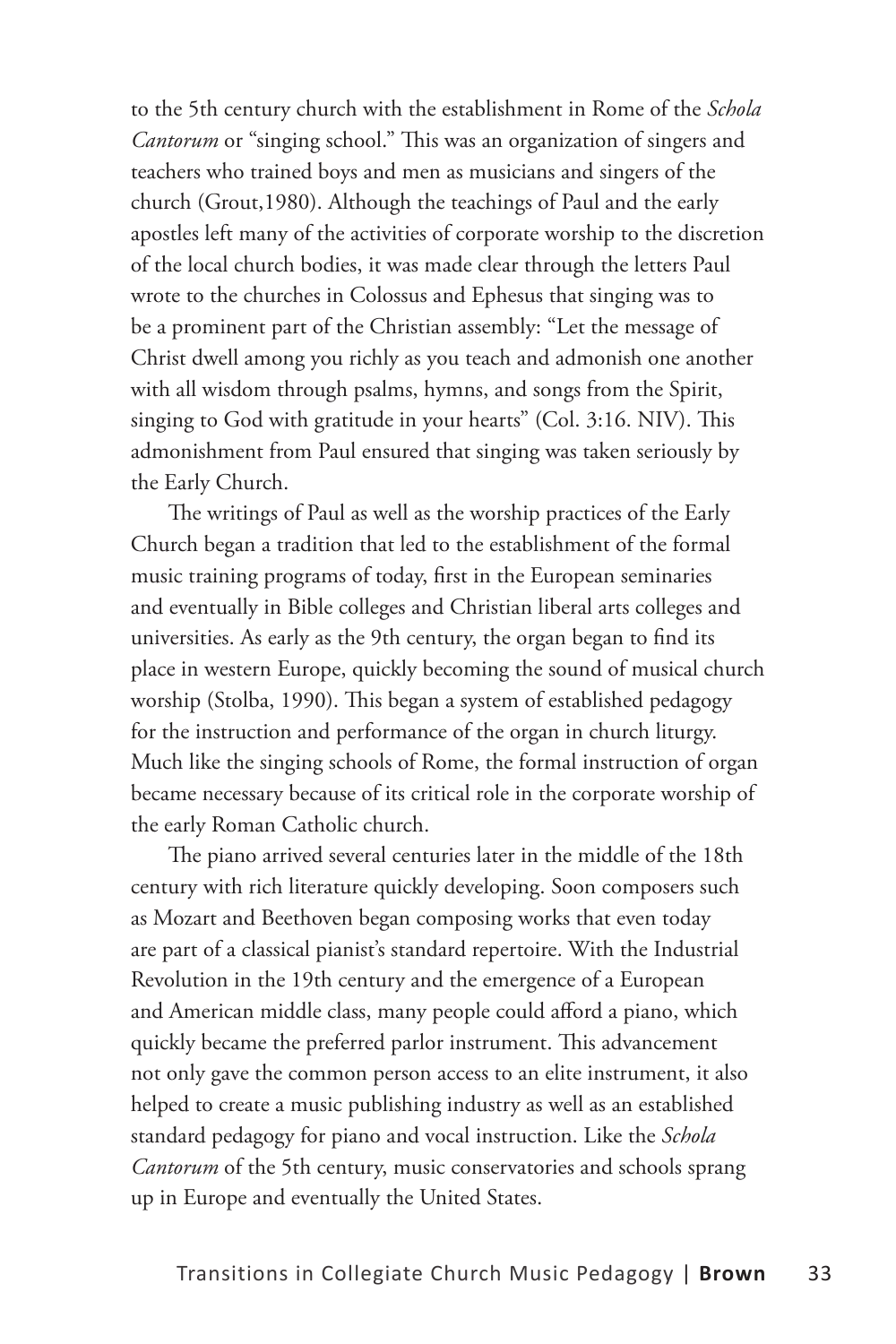From the time of its arrival, the piano was seen by most as a secular instrument and did not become a regular part of standard church worship until the 20th century. Western music tended to compartmentalize the secular and sacred, and piano music was seen by most as something more for the concert hall or saloon. Choir director Charles Alexander is credited with introducing the piano into the worship service during his partnership with D.L. Moody protégé Reuben (R. A.) Torrey. They worked together as part of a worldwide evangelistic team at the turn of the 20th century. Years later, Charles Fuller, who served for a time under R. A. Torrey's ministry in California, featured the stylings of William Attwood in his popular nationally syndicated radio show *The Old-Fashioned Revival Hour*. Fuller's show was popular in the early part of the 20th century, and he was known for having an innate sense of what would sound best on radio (Smith, 1949). At its peak in the 1950s, Fuller's show reached an estimated 20 million people. This meant that any instrument featured would have a sizable audience. Fuller's musical team not only introduced piano but also the B-3 Hammond organ to the listeners, routinizing previously unutilized instruments to many mainstream and evangelical churches (Towns & Whaley, 2012).

The Church has a rich tradition of choirs and choral music extending back before the Renaissance with monastic chants. This tradition developed to the point that churches such as St. Mark's cathedral in Venice were built with choir lofts around the parishioners, giving them a type of canonical surround sound effect. For the European Roman Catholic church, the choir may have been intended to duplicate the sounds of heaven, but for early protestant Scottish, English, and American colonial churches, the reason for developing choirs was much different: the reinforcement of congregational singing.

Until Vatican II in 1963, the Catholic mass was performed in Latin, leaving much of the singing duties with the choirs; however, Protestant reformers Martin Luther and later John Calvin conducted their services in the common vernacular and introduced congregational singing as a regular part of corporate worship. Luther's approach included the composition of new hymns with instrumental accompaniment. Calvin believed that instrumental music should be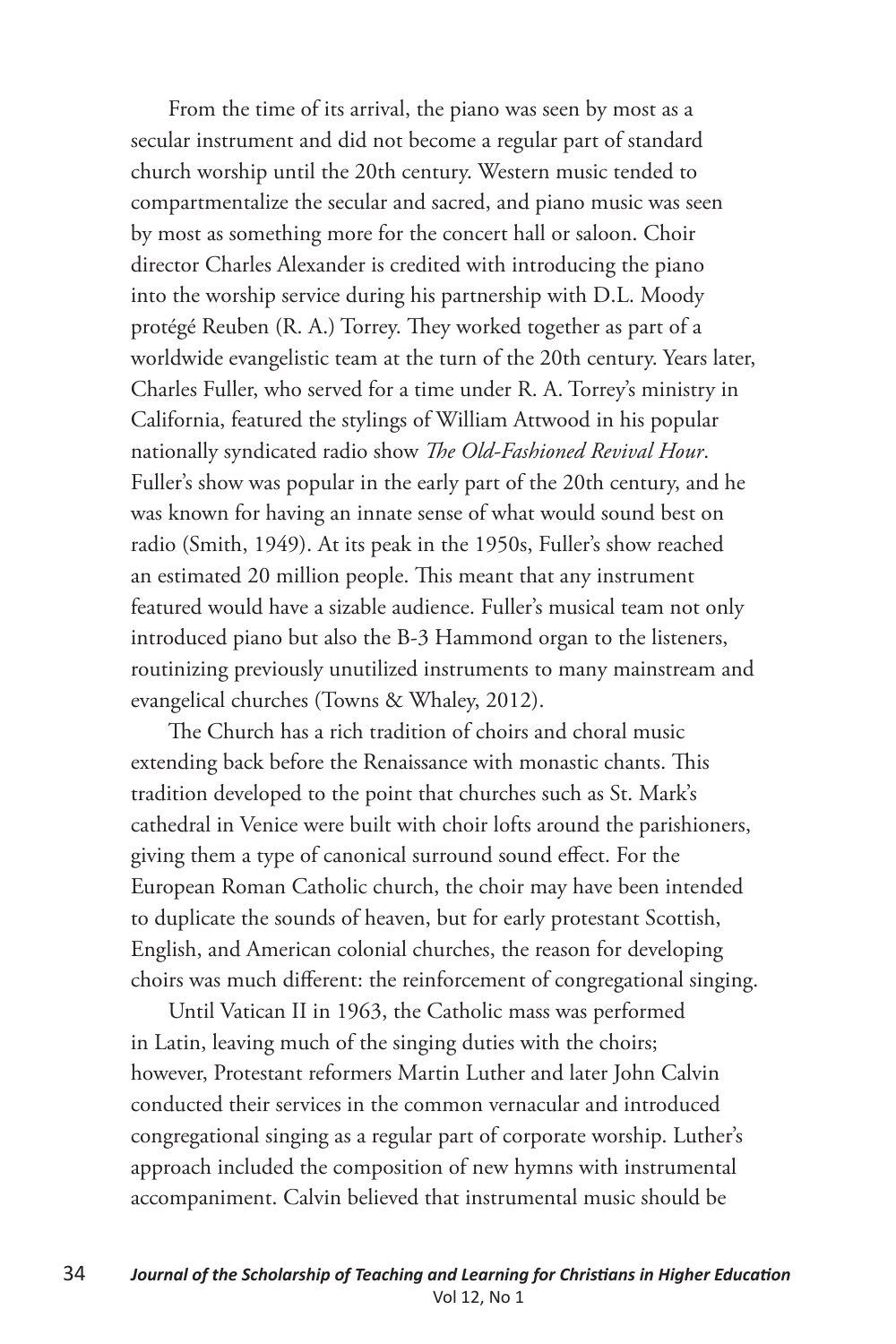forbidden in church and only allowed unaccompanied, metrical Psalms. John Knox, a protégé of Calvin, brought Reformed Theology to the British Isles and is considered the father of the Presbyterian church. The Presbyterians continued to practice the congregational singing of unaccompanied metrical Psalms. Although they were making a joyful noise, many observers felt the emphasis was on "noise" rather than joy. In 17th century Holland, the organ was introduced to the Reformed churches for purposes of improving the singing, which one observer described as "more like howling and screaming rather than human singing" (Temperley, 1981, p. 514). This issue of bad singing was also a challenge in the American colonies. Eventually churches in England and the colonies combatted the issue of discordant congregational singing with the establishment of singing schools and choirs. Essentially the choir could help the congregation by filling the sanctuary with musical harmonies and pleasant melodies.

Music schools at Christian universities developed programs adapted from the traditional university model, which incorporated a classical approach to the training of worship pastors. Future song leaders were instructed in such tasks as conducting, choir rehearsing, and piano and organ playing. These university music programs were created to meet the demands and needs of church worship music. Until the 1990s and perhaps a bit later into the early 2000s, students graduating from these programs were adequately prepared for church service. Although church music was not necessarily classically based, particularly in evangelical circles, the similarities were close enough that classically trained worship pastors were relevant and useful. Local church leadership could hire a recent church music graduate and be confident that the new candidate could perform their duties. This began to change with the advent of what many call "modern worship."

#### **The Introduction of Modern Secular Styles into Church Music**

For the purposes of this article, the term "modern worship" refers to corporate worship that is stylistically modern pop music and utilizes a full rhythm section—drums, bass, acoustic and electric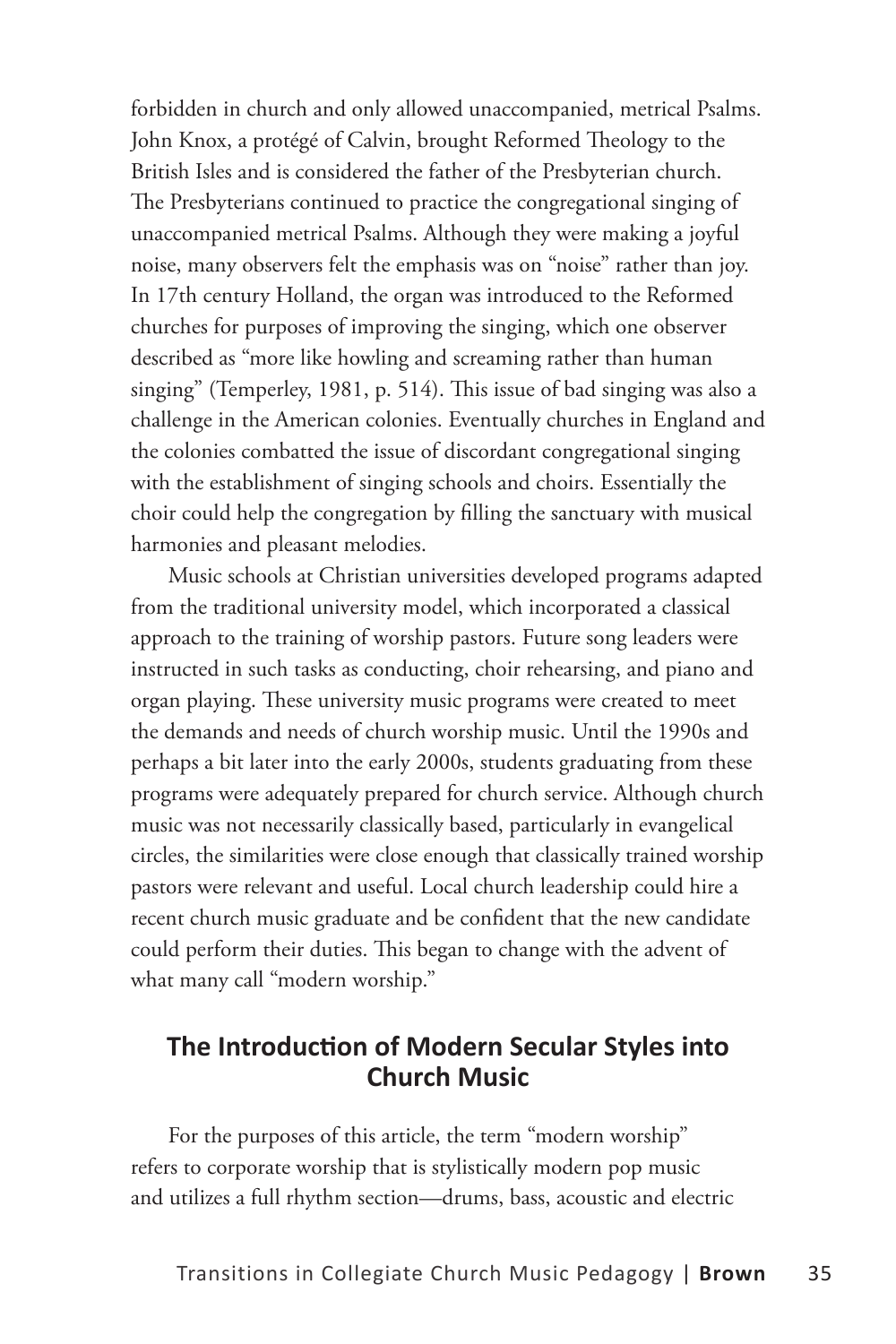guitars, and electronic keyboards. Modern worship has its roots in the 1960s and early 1970s in what many call the "Baby Boomer Revival." Many of these stakeholders were hippies and other members of the counterculture who were characterized as having non-traditional values (Towns & Whaley, 2012). In particular were the baby boomer's taste for rock and roll music. During this time, several youth musicals were written, including two called *Tell It Like It Is* and *Natural High*. Written by Kurt Kaiser and Ralph Carmichael, they are considered the first rock and roll musicals for the Church (Towns & Whaley, 2012). Kaiser and Carmichael showed that modern sounds had potential in a church setting.

Perhaps the most significant contributors to the creation of early modern worship were Calvary Chapel, the Jesus Movement, and the Maranatha record label. Although the Jesus Movement was a national phenomenon in the late 1960s, most agree that Calvary Chapel in Costa Mesa, California, was an epicenter. The pastor, Chuck Smith, led a revival where nearly all the participants and stakeholders possessed the values of the younger generation. Smith believed that his growing congregation needed its own musical expression. Researcher and theologian Wen Regan noted, "Chuck Smith's embrace of the Jesus people and the subsequent surge of Jesus music at Calvary Chapel dramatically grew the church in the late 1960s and early 1970s. Starting in 1969, Calvary Chapel saw large increases in attendance in its weeknight Bible study for youth, Sunday morning and evening services, and in particular in its church sponsored, monthly Saturday night rock concerts" (Regan, 2015, p. 172). The lack of new and relevant hymnody for the Jesus people combined with the enthusiastic creation of new music inspired Smith to create the Maranatha record label in 1971. Maranatha was an important facet of the Jesus Movement and became a source of music to which a younger generation of new worshipers could identify. This label is considered the roots of Contemporary Christian Music (CCM), as well as the modern praise and worship genre.

The Jesus Movement inspired the rise of the independent churches with a move away from traditional denominations. At the same time other labels began to emerge such as Sparrow, Myrrh, and Vineyard. Vineyard was unique in that it was a network of churches as well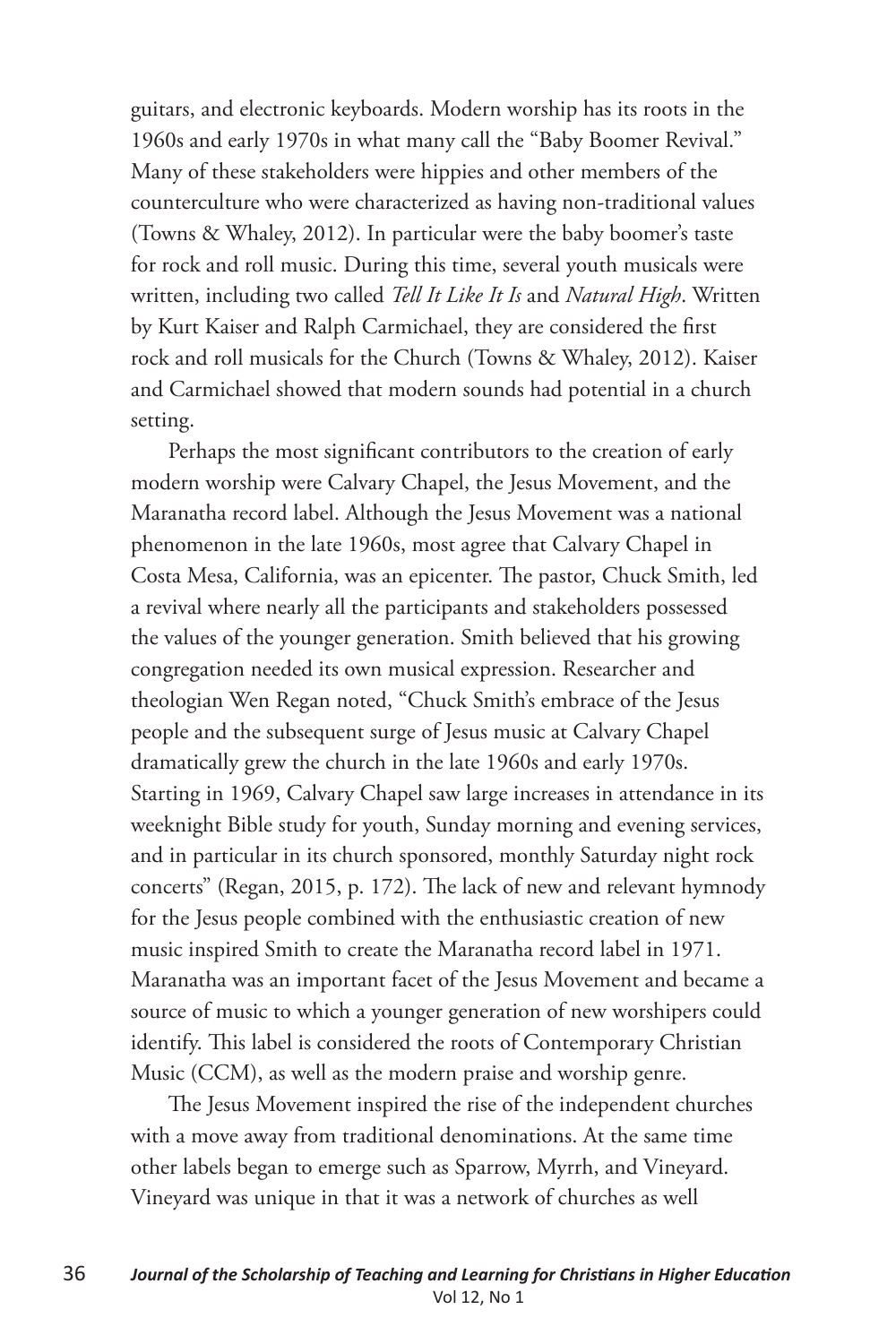as a label. The Vineyard churches were characterized by a freestyle, spontaneous worship and greater charismatic demonstrations of the gifts of the Holy Spirit. The Vineyard label was established to provide songs and music for the network of churches, which currently has over 600 Vineyard churches in the United States and more than 2400 worldwide (https://multiplyvineyard.org.). Vineyard music found its way into non-affiliated churches and over time became the standard for many independent and denominational churches. By the end of the 1990s, there was a growing number of labels and church production companies featuring non-traditional worship music, which utilized a rhythm section rather than the traditional organ, choir, and piano combination. This included Integrity, the Passion movement, New Life Church of Colorado Springs, and perhaps the most influential stakeholder of the late 1990s and also today, Hillsong from Sydney, Australia.

Modern worship music from the early 2000s had many similarities to the alternative rock sound popular at that time. It was guitar driven, usually with a syncopated acoustic guitar rhythm but also with distorted Nirvana-like driving electric guitar rhythms. The drum style was characterized by a driving rock beat. Keyboard was primarily electronic and took an underlying, supportive role with an ethereal chordal style called a "pad." Electric lead guitar hooks were melodic with minimal blues influence. Many urban and Southern gospel groups and churches of the previous generations had rhythm sections, but they tended to have more of a rhythm and blues foundation with such musical devices as blues scales, shuffles, and dominant seventh chords. The emerging music of modern worship was a more British alternative rock style emulating sounds from artists such as Brian Eno, U2, and Cold Play and had a much more modal approach—a stark contrast to the bluesbased gospel styles associated with urban and Southern gospel church music.

Churches soon began to design their sanctuaries to accommodate the new style. Up to that point, a public address (PA) system could be relatively simple, often with only a handful of microphone inputs being used. The new musical style created new demands for public address with pastors working to figure out a way to have CD quality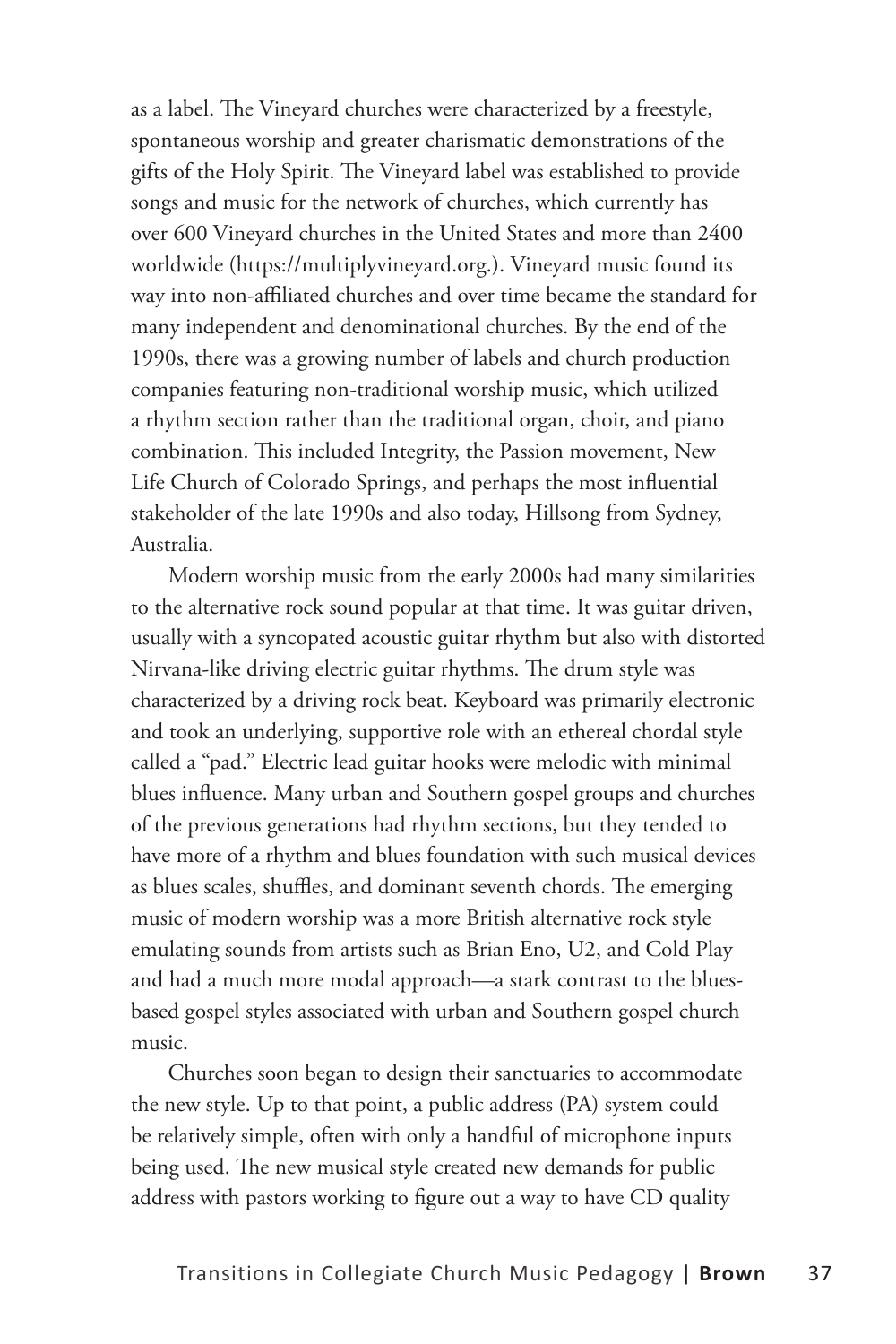sound with a manageable volume level. Evangelical pastors quickly saw the intergenerational potential for the new worship style with many creating modern worship services at different times on Sunday morning. Eventually even mainstream denominational churches such as Methodist or Presbyterian began having "blended" services and, in some instances, separate modern worship services. This change in church music styles created a demand for qualified worship leaders or pastors with a knowledge of the new musical worship practices and a solid, biblical formation of worship.

### **The Challenges of Traditional Christian University Music Programs**

As trends changed in worship practices, it was obvious the universities that had traditionally trained worship pastors for church work were not prepared to adapt their programs to the new worship paradigm. In the book *Hungry for Worship*, worship pastor and author Lavon Grey wrote, "As worship culture made monumental shifts, colleges and seminaries dismissed the changes as passing fads or trends. While churches adopted modern expressions of worship, educational institutions continued teaching traditional approaches, often ignoring the changes taking place" (Page & Grey, 2014 p. 72). Grey's concern was not the traditional Christian and evangelical college's ability to provide good training for classical music and the fine arts, but that the church music training these colleges provided over the years was not as focused on the new church trends, creating a gap of qualified worship leaders going into the ministry. Consequently, "by the end of the twentieth century, many church leaders viewed formal music education as irrelevant to the modern worship movement. The result was declining [college] enrollment, increased tension between academics and practitioners, and a diminished influence on a new generation of worship leaders" (Page & Grey, 2014, p. 72).

The traditional Christian music college not only provided musical training and education but also coursework in theology and ministry. By the time a church music candidate graduated, he or she had successfully completed theology and ministerial courses—as well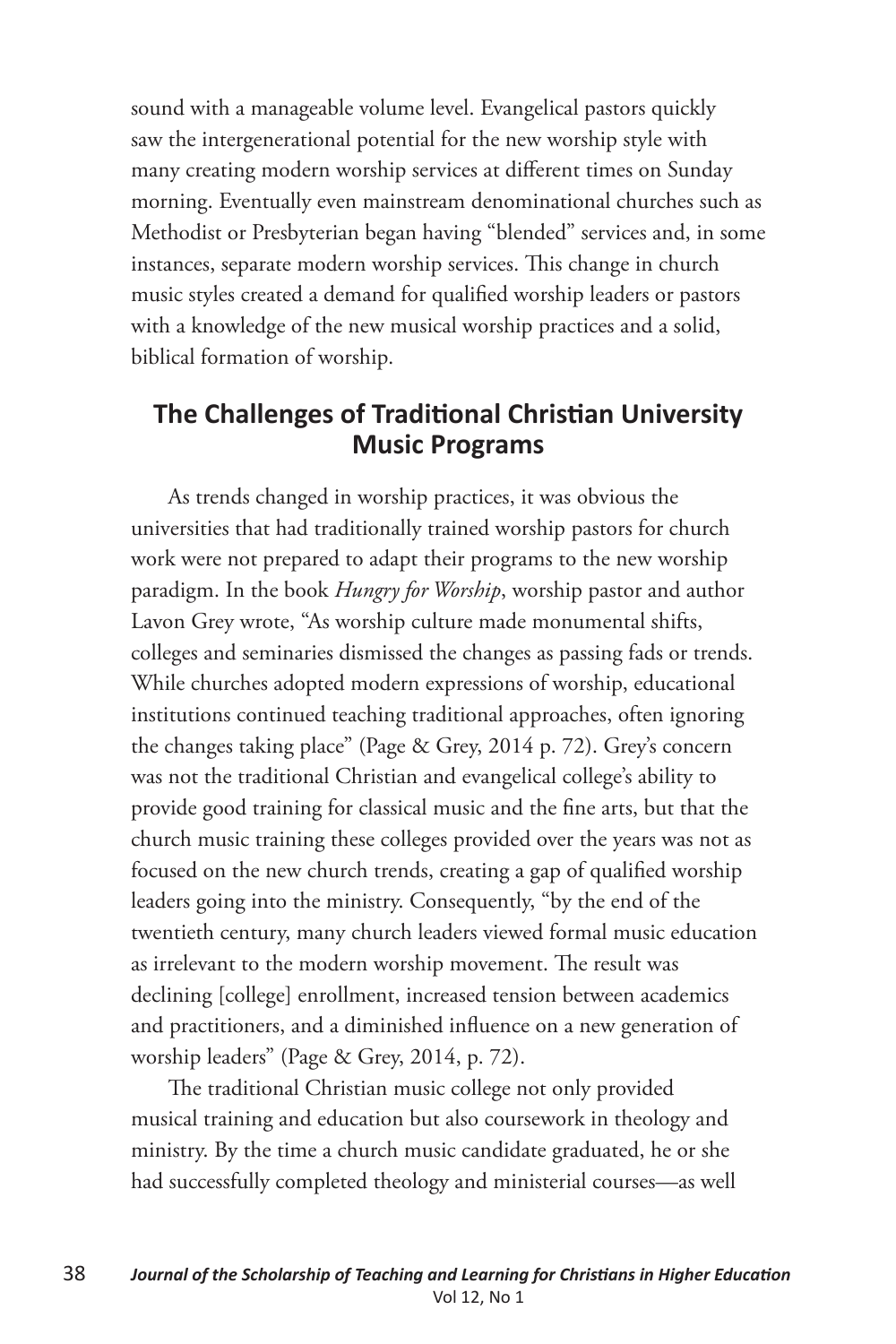as music courses—in preparation for the ministry. Grey's concern for the present is that many modern churches are hiring musically talented worship leaders who have bypassed the educational process and may not have the theological training many church leaders have taken for granted (Page & Grey, 2014). The absence of formal training underscores the need for Christian collegiate music departments to have worship curriculum that both prepares the student musically and theologically for the demands of the 21st century church. A successful modern worship music program should create pedagogy that treats the rhythm section with the same degree of seriousness that the organ, piano, and choir have garnered in the past, but at the same time, the modern worship music program should include other elements such as theology, ministry, and pastoral leadership. The musical practices of the Modern Church may change, but the theological elements remain steadfast. (See Appendix A.)

#### **Strategies for Creating Rhythm Section Curriculum**

Fortunately for Christian university worship music programs, there are secular music colleges with modern and commercial music programs that recognize modern music styles—and the instruments that produce them—as legitimate. Musicians Institute (MI) of Hollywood, California, and Berklee College of Music of Boston, Massachusetts, are two schools that have utilized the non-traditional approach to musical instruction for many years. Additionally, there are several music colleges that feature jazz and even pop, country, and rock styles as performance options. These programs should be studied by Christian universities serious about creating relevant worship music programs. Many of their ideas can be adapted to training the worship leader in musical excellence, musicianship, and proficiency in much the same way these concepts have been applied to the traditional church music tracks. It is important to keep in mind that in many instances, the way pop or rock musicians learn is very different from that of the traditional classical student. Often it is by watching and copying as opposed to reading and memorizing. For these learners, the reading music often takes a backseat to aural listening skills (Green, 2002). These skills are learned and reinforced in group band settings.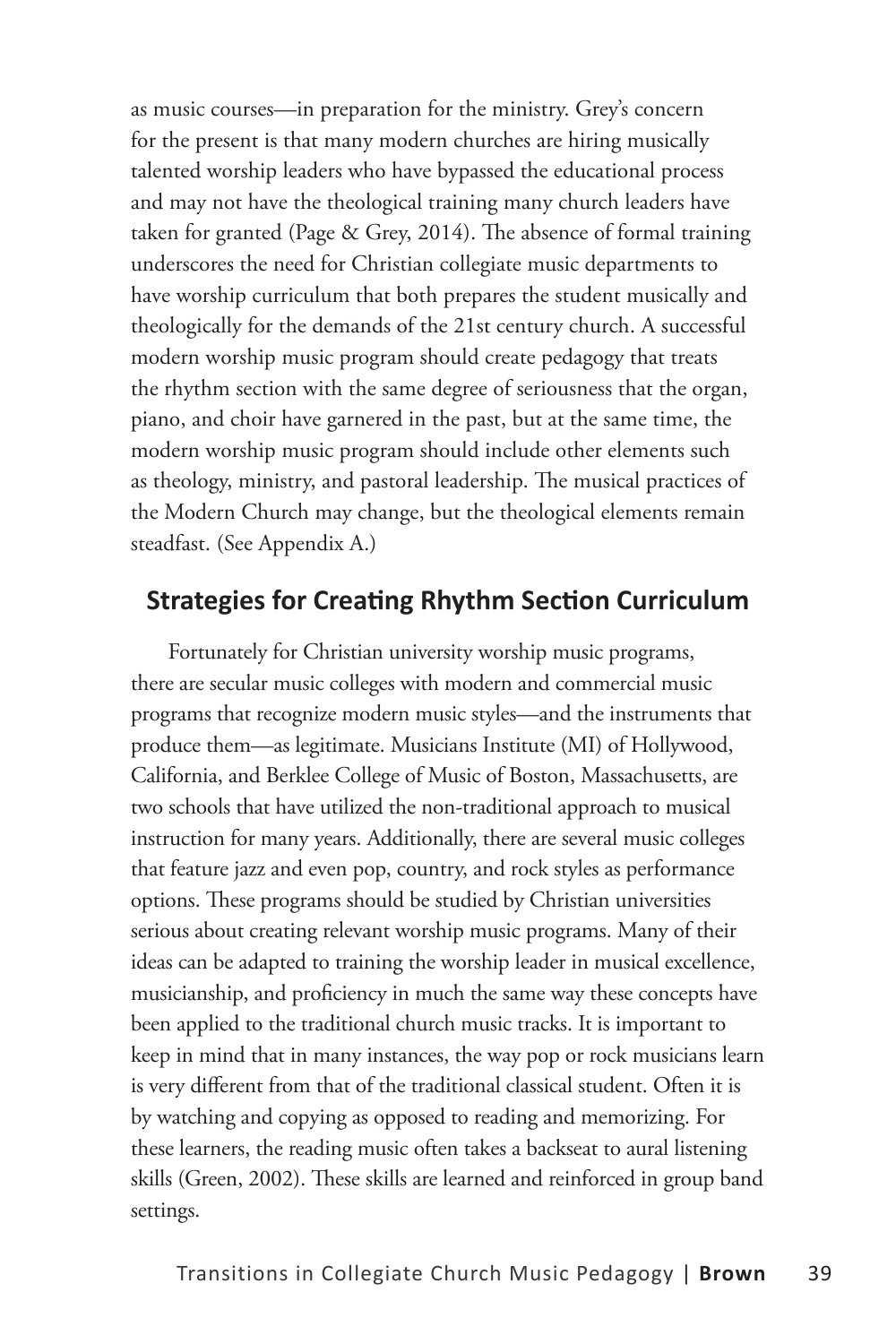## **The Importance of Qualified, Experienced Faculty**

A quality program starts with qualified personnel. This may be the most difficult because people with a combination of higher music education and modern worship skills are required. Successful programs have faculty with sufficient education and practical experience. The best fit is degreed people who have led worship or have been part of a worship team. Much of what is taught is experiential, and faculty that can create a real-world scenario generally are the best fit. Worship music training will always have a vocational aspect to it, and the best instructors tend to be the ones who lead worship or participate in its production as a vocation. Additionally, faculty who are actively involved with church worship will have a better sense of the university's mission and theology. The challenge is finding the faculty with strong worship leadership experience and proper higher education credentials.

## **Worship Rhythm Section Performance Labs**

For the traditional music performance major, there are proven methods coming from decades and even centuries of pedagogy. From the time traditional performance majors are freshmen, they are compelled by curriculum to perform as often as possible. It is these performances that give the developing performance major the confidence and poise to prepare them for professional world performance. Even the traditional approach has a vocational aspect in that it teaches a physical skill. It is important to keep in mind that from a purely performance perspective, a worship leader at a medium-sized church with several services may take the stage more often than student who graduates with a traditional performance degree. Those studying worship should have a regular venue in an academic setting where they can perform both self-accompanied and with a rhythm section or "worship band."

Both the Musician's Institute and the Berklee College of Music have regular performance venues with pop or rock bands as a regular part of their curriculum. For MI vocal performance majors, regular ensemble performing is required. The final project is a public showcase with a live band where the performer is required to demonstrate the ability to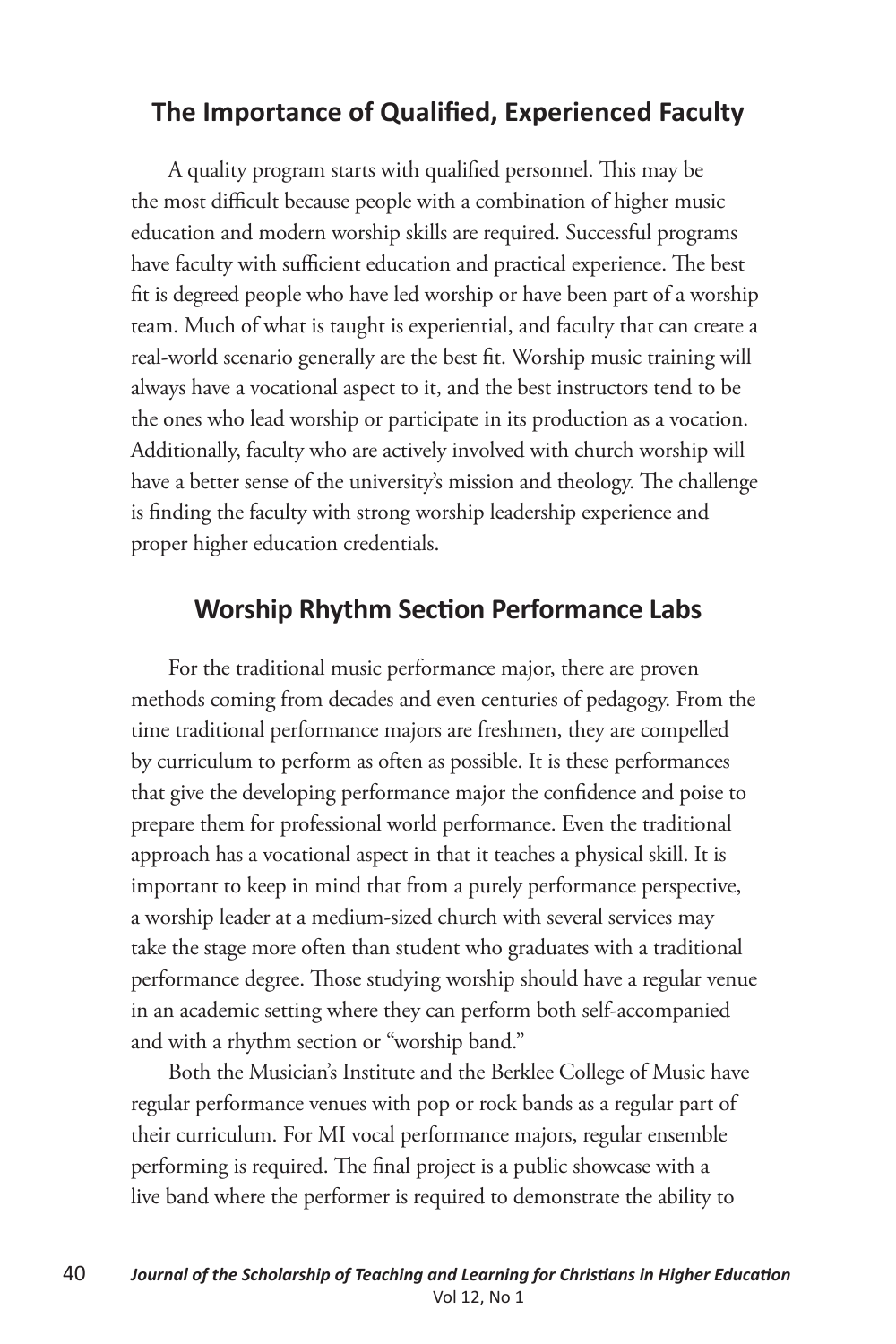book a show, create musical charts, and assemble a press package (MI Course Catalogue, 2021). Contemporary music performance is taken as seriously at Musician's Institute as classical studies might be at any elite music school in the United States. Berklee has many of the traditional elements, but there is still a focus on contemporary ensemble playing with most performance majors having a senior recital with a full band. Berklee emphasizes versatility, and performers are required to demonstrate a number of modern, contemporary styles.

There are many ideas and concepts that a modern worship program could adapt from schools and programs such as MI and Berklee. There should be an emphasis on performing with a group, and like the MI students, worship students should have the opportunity to select repertoire, create relevant scores, and rehearse a worship band. Collegiate music programs should design curriculum that allows every worship candidate this live band opportunity. The ability to assemble and rehearse a band for weekly Sunday worship is one of the most important things a worship leader does in addition to his or her pastoral duties. For worship leaders, keeping a quality band in place may require offering a scholarship or some type of curriculum where students from other academic areas can receive ensemble credit. A live band component to a collegiate worship program could bring a real-world element to the curriculum while adding a certain level of excitement and enthusiasm. (See Appendix B.)

#### **Speaking the Language of Drums and the Rhythm Section**

For the traditional sacred music student, there was always a connection to the piano. Nearly all music majors are required to pass a piano proficiency, and in some Christian traditions, worship pastors were required to have some type of training on the organ. Like the piano or organ in traditional church worship, the need for a competent drummer is critical for modern worship. Twenty or thirty years ago it might have been a novelty to see a drum set in a church, especially a more mainstream church, such as Presbyterian or Methodist. These days, nearly all churches have a drums, electronic keyboards, and amplifiers. New churches are now designed with the sound reinforcement and media in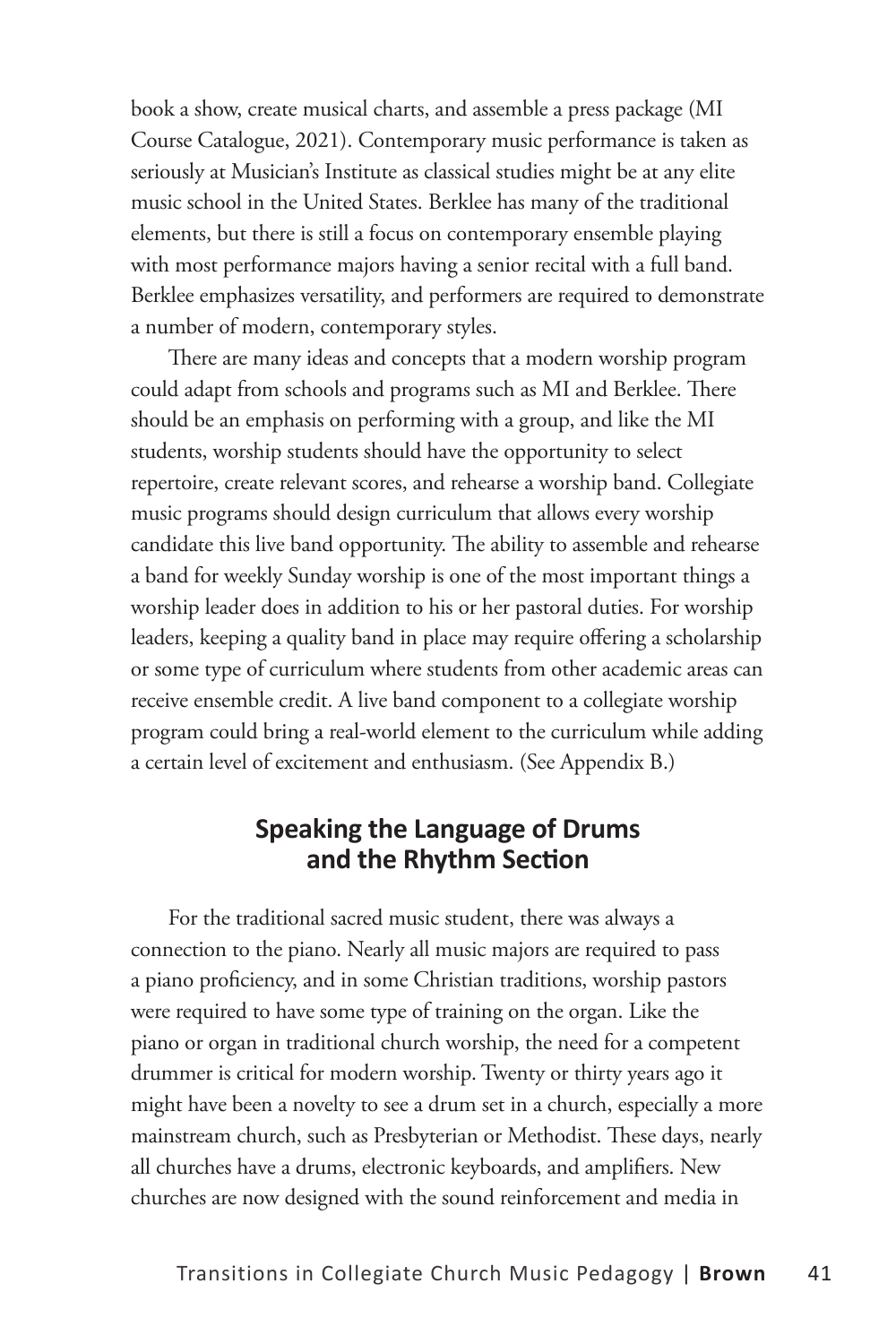mind. Any worship leader or pastor who enters the ministry today will need specific knowledge about drums, rhythm sections, media, and PA systems. Training and education in these areas should be as deliberate as choral and organ training has been the since the time of *Schola Cantorum*.

For many worship leaders and also musicians who play in pop and rock bands, knowledge of creating musically tight bands has occurred as a result of trial and error. Terminology and rehearsal strategies should be imbedded in the curriculum. Future worship leaders should understand terms such as half-time feel, shuffle, or 16th note groove. These concepts should occur in an academic setting as well as situations where students work with live bands. Most colleges music majors are required to take a conducting class where they learn to conduct choirs and orchestras. Although there may be some churches where a worship leader regularly conducts choirs and orchestras, many only work the rhythm section and frontline singers. The rhythm section, particularly drums, must be given the same type of attention choirs, pianos, and organs have received. The development of a professional sounding church worship band may be the most important task a church worship leader will accomplish, and in many instances, they are hired out of college with the expectation that they will be able to accomplish this task.

#### **Understanding the Roles of the Rhythm Section and Technology in Modern Worship**

It is essential to teach future worship leaders and pastors how the rhythm section instruments fit together. Acoustic guitar, electric guitar, electric keyboard, bass, and drums all have specific roles that should be defined as part of the curriculum. Sacred music degrees included classes designed to help the student understand the essentials of rehearsing and directing an excellent choir. The same seriousness should be applied to teaching the worship leader the roles of rhythm section instruments and how they interact and work together in modern worship music. Although much of modern worship music is harmonically less complex than church music of the past, playing it well in a band can be difficult and requires each member to have a competent skill level. It also requires the worship leader to understand how to regularly bring the elements of the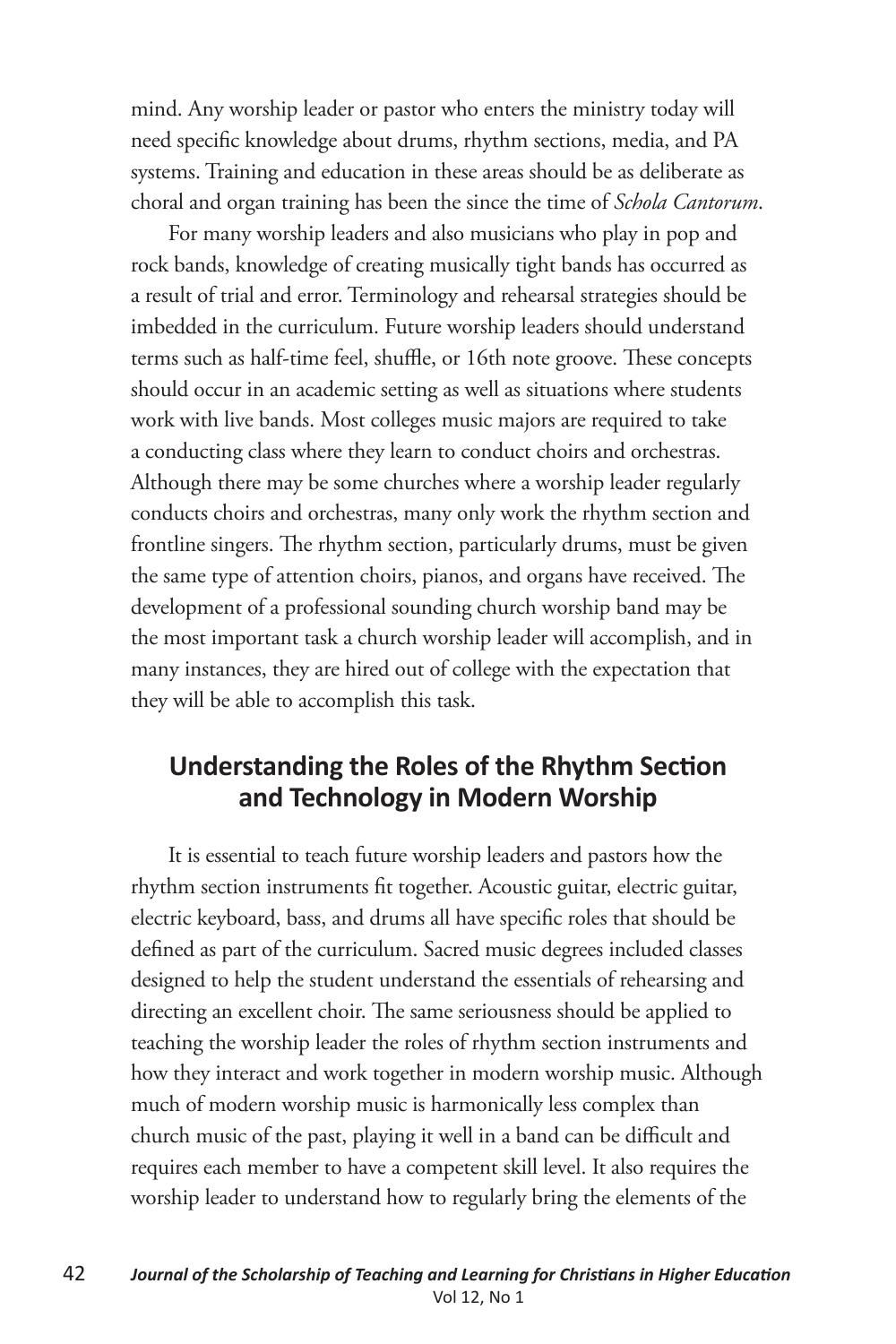rhythm section together to create a level of excellence. This requires an understanding of leadership principles. These principles and techniques should be part of the music curriculum.

There was a time when technology in churches was fairly minimal. The public address system was simple with a few channels for microphones. For many churches there was no need for a sound engineer. These days, other than the pastor, the sound engineer may be the most important staff member because the worship music, non-musical audio, video, lyrics, social media, and any other type of media that can be imagined are interconnected. Even smaller churches with limited budgets find it difficult to ignore the need for a good PA system and the capacity to stream live on social media platforms. With the integration of technology in modern worship, pedagogy must include courses covering live sound and streaming audio. Because of the impact of the Covid-19 pandemic, there is speculation that many churches will need to continue streaming technology due to some congregants never returning to in-person worship, thus relying completely on streaming technology (Roso, Holleman, Chaves, 2020). The role of the worship leader is quickly becoming that of a producer; consequently, the expectation of the pastoral staff is that the worship leader will be able to execute musically and technologically excellent and flawless corporate worship service every Sunday morning. This development means that technology, especially live sound, needs to be part of a collegiate worship music curriculum.

#### **Conclusion**

If the writings of the Apostle Paul are any indication, music has always been an important and critical element in the Christian corporate worship. As early as the medieval period there were schools for proper church singing. These early institutions formed many of the church's musical practices, especially those related to the choir and organ. Although these elements started with the Roman Catholic church, many of them transcended the Reformation and remerged in protestant churches in the form of organ and choral music. The result was a pedagogy based upon piano, organ, and choral music. The techniques for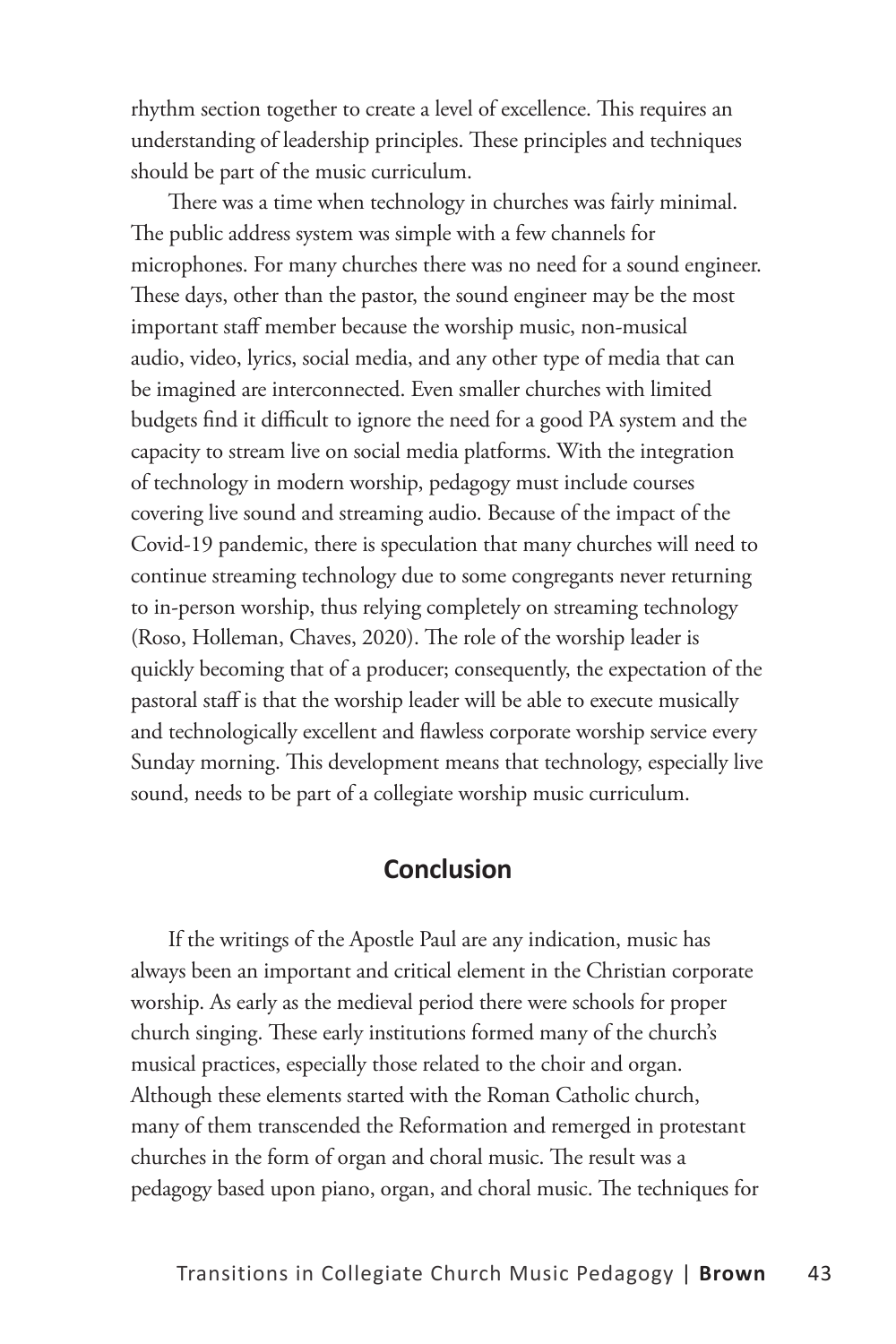teaching these skills have been utilized for centuries. On the other hand, the rhythm section—drums, guitars, bass, keys—in a church setting has been around for only a few decades.

Creating effective collegiate music pedagogy requires a paradigm shift. In many cases, undergraduate music programs have not taken non-classical approaches to musical instruction and performance with the same focus and, as a result, have been reluctant to take modern musical styles seriously. This reluctance has created an unfortunate rift between Christian college educators and church pastors who need worship leaders who can assemble a modern church worship program. This has forced pastors to find non-traditional singers and musicians to fill the role of worship leader. These non-traditional worship leaders may not only lack certain musical qualifications, but also may not have proper theological training or even biblical knowledge. Christian university music departments have the potential to play an important role in the training and development of modern worship leaders if the faculty is able to find a way to adapt centuries of established pedagogical practices to a modern setting.

First of all, the years of traditional church music pedagogy do not change the fact that the modern church has undergone a dramatic transformation in terms of its corporate worship practices. Colleges that fail to adapt to a marketplace that has already changed run the risk of being outdated or irrelevant. There are several strategies that could be employed by Christian university music departments to address. First, the faculty could treat worship majors with the same degree of seriousness given to other majors. There may be a misconception that since modern worship music is musically simpler, the people who regularly lead worship do not require the same level of instruction or intensity. Performance majors are often required to practice two to three hours a day, and even more at a conservatory. From a pure performance standpoint, a worship leader often performs as regularly as any professional musician in that they routinely lead worship several times a week. The modern worship student should approach his or her studies with the same level of intensity and professionalism.

Second, in terms of curriculum, the worship band must be treated the way the church choir has been since the creation of formal church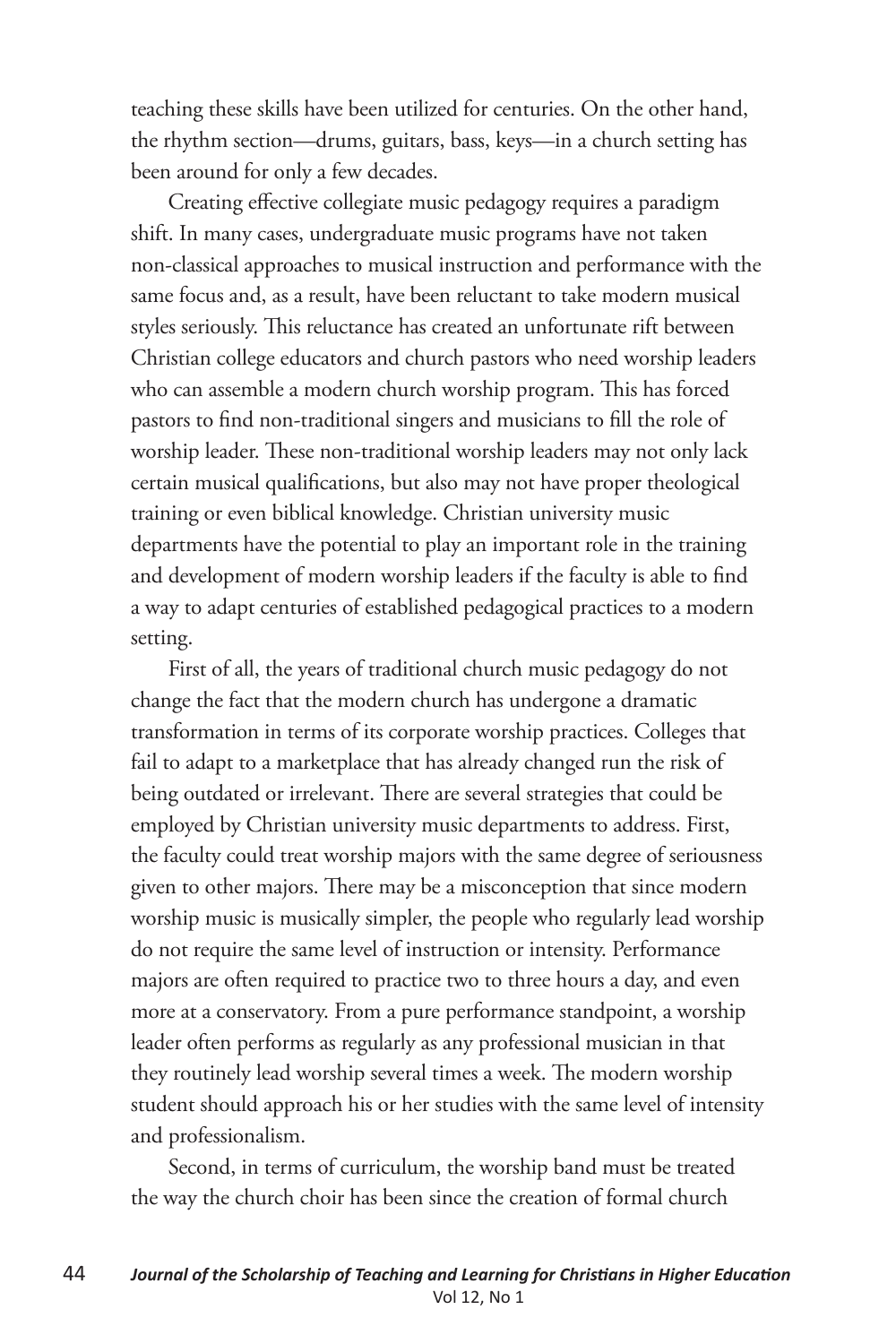music programs. Many modern churches do not have a traditional choir or, if they do, the choir has more of a frontline singer support role with no intricate parts or offertory anthem. It is the rehearsing and performance of the rhythm section or worship band that becomes a worship leader's most critical weekly task. There may be as many as seven or eight different band members required to play together with musical proficiency and professionalism. Each element of the band drums, bass, guitars, keys—should be embedded in the curriculum with the student receiving multiple opportunities to learn each of them. The student should have several opportunities throughout the undergraduate experience in the form of performance labs or something similar to practice preparing worship bands for real-world church music presentations. In other words, the worship leader must be trained to be a band leader.

Finally, the changing roles of the worship leader in the modern church must be addressed in the curriculum. The traditional worship pastor focused on the choir and usually had organ and piano. Some churches might have had an orchestra or rhythm section, but these groups would have probably been in support of the choir. The modern worship leader is more of a television producer; in fact, with social media live streaming, there is an expectation that a church can manufacture a service that is more like a television show. It is, more often than not, the worship leader who is expected to be proficient in all these different areas. It is not enough for the Christian collegiate music programs to teach music; there must certainly be a technology component to assure that the graduating worship leader can effectively meet all the roles.

With a realistic approach, it is possible to have the traditional and modern work together in parallel. The older ways of learning do not have to be thrown out; however, collegiate Christian music educators need to address the reality of modern worship styles or risk becoming irrelevant. The rich tradition of music education does not need to go away but instead could be transformed and adapted. Music educators can bring established ideas to modern corporate worship curriculum and create a system where all learners can grow and benefit.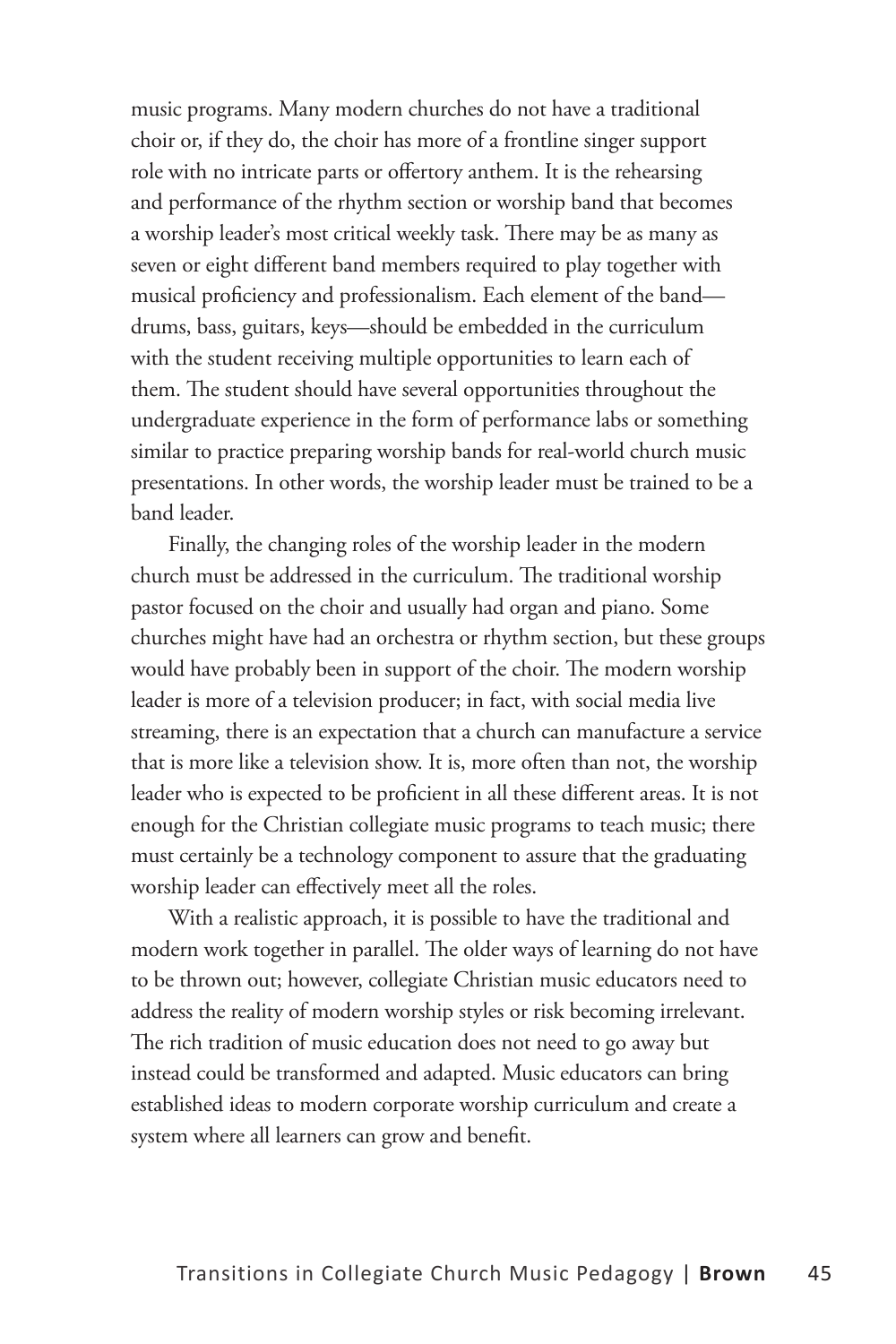#### **REFERENCES**

- *C*ourse Catalogue. (2021). *MI College of Contemporary Music*. Retrieved April 27, 2021, from https://www.mi.edu/wp-content/catalog/ MI-Catalog.pdf
- Green, L. (2002). *How popular musicians learn: A way ahead for music education* (1st ed.). Routledge.
- Grout, D. (1980). *A history of western music* (3rd ed.). Norton and Company.
- Hoch, M. (2018). CCM Pedagogy: The pioneering generation. In M. Hoch (Ed.), *So you want to sing CCM (Contemporary Commercial Music): A guide for performers*. Rowman & Littlefield Publishers.

*New International Version*. (2011). https://www.biblegateway.com/

- Page, D. J., & Grey L. (2014). *Hungry for worship: Challenges and solutions for today's church*. New Hope Publishers.
- Regan, W. (2015). *A beautiful noise: A history of contemporary worship music in modern America* {Doctoral Dissertation, Duke University}. Dukespace.
- Roso, J., Holleman, A., & Chaves, M. (2020). Changing worship practices in American congregations. *Journal for the Scientific Study of Religion, 59(*4), 675–684.
- Smith, W. M. (1949). *A voice for God: The life of Charles E. Fuller*. W. A. Wilde Company.
- Stolba, M. (1990). *The development of western music: A history*. Wm. C Brown.
- Temperley, N. (1981). The old way of singing: Its origins and development. *Journal of the American Musicological Society, 34*(2), 511–544. https://doi.org/10.2307/831191
- Towns, E. L. & Whaley, V. M. (2012). *Worship through the ages: How the Great Awakenings shape evangelical worship*. B&H Publishing Group.

Vineyard, USA. Multiply Vineyard. https://multiplyvineyard.org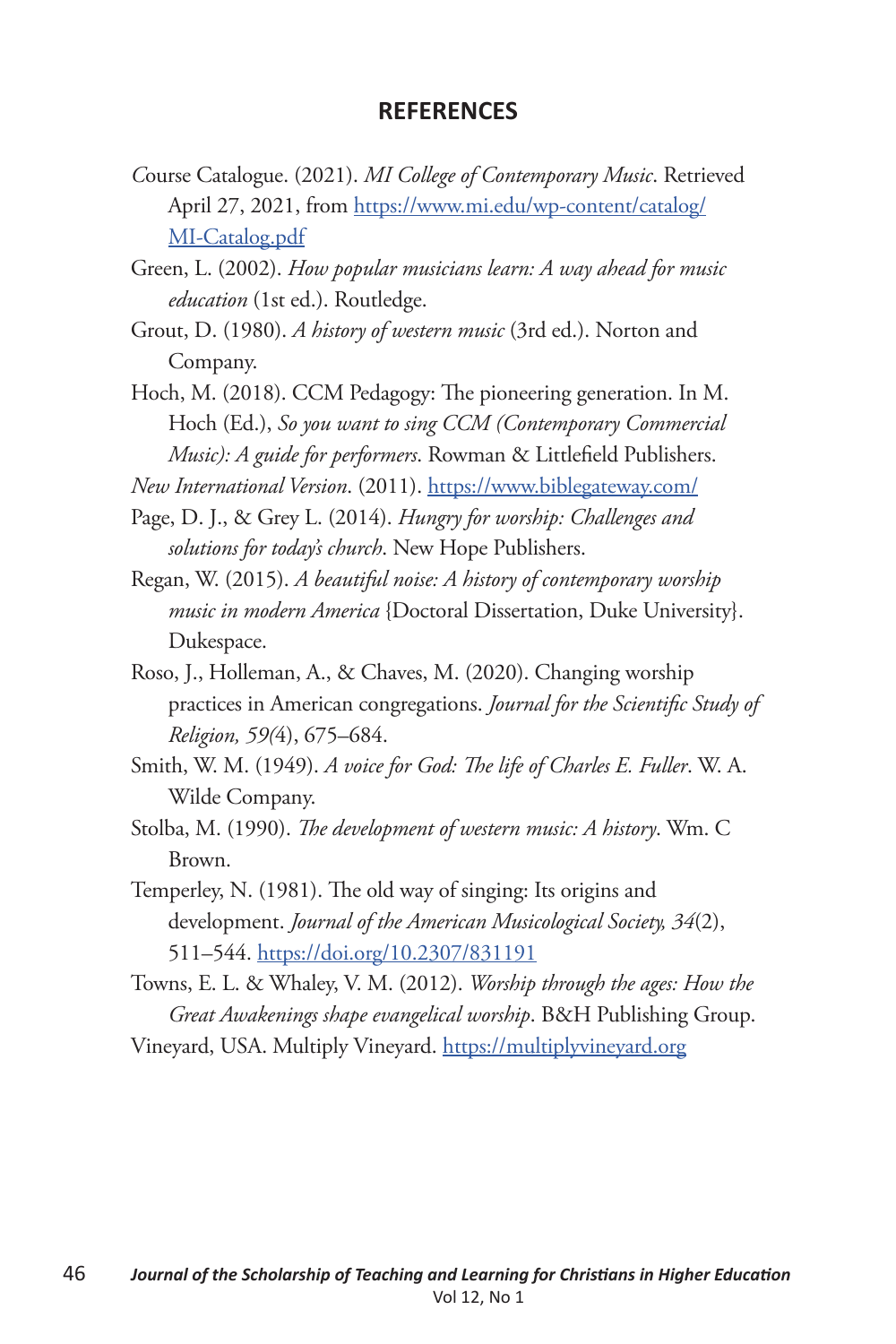## **Sample Degree Plan**

MAJOR: **Worship and Leadership Properties and Allen and Allen and Allen and Allen and Allen and Allen and Allen and Allen and Allen and Allen and Allen and Allen and Allen and Allen and Allen and Allen and Allen and Alle** 

# CHRISTIAN UNIVERSITY TOTAL HOURS REQUIRED **120 SAMPLE DEGREE PLAN SHEET**  DEGREE: Bachelor of Science in Music (B.S.) **And According the Contract of Science in Music (B.S.)** 46 Hours in electives **3**

| <b>SEMESTER COURSE</b>                                                                                                                                                                                                                                                                                          |             |                  |                                                         | <b>CREDIT</b> | <b>SEMESTER COURSE</b> |                          |                  |                                                         | <b>CREDIT</b> |
|-----------------------------------------------------------------------------------------------------------------------------------------------------------------------------------------------------------------------------------------------------------------------------------------------------------------|-------------|------------------|---------------------------------------------------------|---------------|------------------------|--------------------------|------------------|---------------------------------------------------------|---------------|
| <b>TAKEN</b>                                                                                                                                                                                                                                                                                                    | <b>CODE</b> |                  | <b>COURSE TITLE</b>                                     | <b>HOURS</b>  | <b>TAKEN</b>           | <b>CODE</b>              |                  | <b>COURSE TITLE</b>                                     | <b>HOURS</b>  |
|                                                                                                                                                                                                                                                                                                                 |             |                  | <b>FRESHMAN Semester 1</b>                              |               |                        |                          |                  | <b>FRESHMAN Semester 2</b>                              |               |
|                                                                                                                                                                                                                                                                                                                 | <b>MUS</b>  | 099              | Music Forum                                             | 0             |                        | <b>MUS</b>               | 099              | Music Forum                                             | 0             |
|                                                                                                                                                                                                                                                                                                                 | <b>MUS</b>  | 001, 004, 005    | Applied Music/Class Voice, Piano <sup>1</sup> or Guitar |               |                        | <b>MUS</b>               | 001, 004, 005    | Applied Music/Class Voice, Piano <sup>1</sup> or Guitar |               |
|                                                                                                                                                                                                                                                                                                                 | <b>MUS</b>  | 061-075, 080-086 | Ensemble Group                                          |               |                        | <b>MUS</b>               | 061-075, 080-086 | <b>Ensemble Group</b>                                   |               |
|                                                                                                                                                                                                                                                                                                                 | <b>MUS</b>  | 101              | Music Theory                                            | 2             |                        | <b>MUS</b>               | 102              | <b>Music Theory</b>                                     | 2             |
|                                                                                                                                                                                                                                                                                                                 | <b>MUS</b>  | 103              | <b>Aural Skills</b>                                     | 2             |                        | <b>MUS</b>               | 104              | <b>Aural Skills</b>                                     | 2             |
|                                                                                                                                                                                                                                                                                                                 | <b>MUS</b>  | 105              | Music Production Intro                                  |               |                        | <b>MUS</b>               | 160              | Live Sound Fundementals                                 | 2             |
|                                                                                                                                                                                                                                                                                                                 | <b>THE</b>  | 104              | Spirit Led Life                                         | 2             |                        | <b>THE</b>               | 105              | Spirit Led Leadership                                   | 2             |
|                                                                                                                                                                                                                                                                                                                 | <b>COMP</b> | 102              | <b>English Composition II</b>                           | 3             |                        | <b>THE</b>               | 299              | Theology Intro                                          |               |
| $\begin{array}{ c c c c c } \hline \quad \quad & \quad \quad & \quad \quad & \quad \quad \\ \hline \quad \quad & \quad \quad & \quad \quad & \quad \quad \\ \hline \quad \quad & \quad \quad & \quad \quad & \quad \quad \\ \hline \quad \quad & \quad \quad & \quad \quad & \quad \quad \\ \hline \end{array}$ | <b>COM</b>  | 101              | <b>Speech Communication</b>                             |               |                        | PE                       | 155              | Phys Ed                                                 |               |
|                                                                                                                                                                                                                                                                                                                 | <b>GEN</b>  | 150              | Introduction to Christian Education                     |               |                        |                          |                  |                                                         | 14            |
|                                                                                                                                                                                                                                                                                                                 |             |                  |                                                         | 16            |                        |                          |                  |                                                         |               |
|                                                                                                                                                                                                                                                                                                                 |             |                  | <b>SOPHOMORE Semester 3</b>                             |               |                        |                          |                  | <b>SOPHOMORE Semester 4</b>                             |               |
|                                                                                                                                                                                                                                                                                                                 | <b>MUS</b>  | 099              | Music Forum                                             | 0             |                        | <b>MUS</b>               | 099              | Music Forum                                             | 0             |
|                                                                                                                                                                                                                                                                                                                 | <b>MUS</b>  | 001, 004, 005    | Applied Music/Class Voice, Piano or Guitar              |               |                        | <b>MUS</b>               | 001, 004, 005    | Applied Music/Class Voice, Piano or Guitar              |               |
|                                                                                                                                                                                                                                                                                                                 | <b>MUS</b>  | 061-075, 080-086 | Ensemble Group                                          |               |                        | <b>MUS</b>               | 061-075, 080-086 | Ensemble Group                                          |               |
| $\frac{1}{\sqrt{2\pi}}$                                                                                                                                                                                                                                                                                         | <b>MUS</b>  | 228              | <b>Contemporary Theory</b>                              | 2             |                        | <b>MUS</b>               | 165              | Lighting & Projection for Music                         |               |
|                                                                                                                                                                                                                                                                                                                 |             |                  | Foreign Language                                        | 3             |                        | <b>MUS</b>               | 309              | Worship and Biblical Foundations                        | 3             |
|                                                                                                                                                                                                                                                                                                                 |             |                  | Civics                                                  | 3             |                        | <b>BIB</b>               | 261              | Imtro to New Testament                                  | 3             |
|                                                                                                                                                                                                                                                                                                                 | <b>BIB</b>  | 222              | Intro to Old Testament                                  | 3             |                        |                          |                  | Laboratory Science                                      |               |
|                                                                                                                                                                                                                                                                                                                 | <b>BIB</b>  | 306              | Hermeneutics                                            | 3             |                        |                          |                  |                                                         |               |
|                                                                                                                                                                                                                                                                                                                 | PE          |                  | Phys Ed Activity                                        | 0.5           |                        | PE                       |                  | Phys Ed Activity                                        | 0.5           |
|                                                                                                                                                                                                                                                                                                                 |             |                  |                                                         | 16.5          |                        |                          |                  |                                                         | 14.5          |
|                                                                                                                                                                                                                                                                                                                 |             |                  | <b>JUNIOR Semester 5</b>                                |               |                        |                          |                  | <b>JUNIOR Semester 6</b>                                |               |
|                                                                                                                                                                                                                                                                                                                 | <b>MUS</b>  | 098              | Forum for Worship Majors                                | 0.5           |                        | <b>MUS</b>               | 098              | Forum for Worship Majors                                | 0.5           |
|                                                                                                                                                                                                                                                                                                                 | <b>MUS</b>  | 001, 004, 005    | Applied Music/Class Voice, Piano or Guitar              |               |                        | <b>MUS</b>               | 001, 004, 005    | Applied Music/Class Voice, Piano or Guitar              |               |
|                                                                                                                                                                                                                                                                                                                 | <b>MUS</b>  | 061-075, 080-086 | Ensemble Group                                          |               |                        | <b>MUS</b>               | 061-075, 080-086 | Ensemble Group                                          |               |
|                                                                                                                                                                                                                                                                                                                 | <b>MUS</b>  | 89               | Modern Music and Ministry Ensemble                      | 0             |                        | <b>MUS</b>               | 089              | Modern Music and Ministry Ensemble                      |               |
|                                                                                                                                                                                                                                                                                                                 | <b>MUS</b>  | 208              | Music in World Cultures                                 | 3             |                        | <b>MUS</b>               | 130              | Music Appreciation                                      | 3             |
|                                                                                                                                                                                                                                                                                                                 | <b>MUS</b>  | 452              | Worship in the Modern Church                            | 3             |                        | <b>MUS</b>               | 207 or 210       | Worship Skills for Keyboard or Guitar                   | 2             |
|                                                                                                                                                                                                                                                                                                                 | <b>DRAM</b> | 215              | Intro to Theatre and Drama                              | 3             |                        | <b>MUS</b>               | 320              | Songwriting                                             | 2             |
| <b>THE REAL</b>                                                                                                                                                                                                                                                                                                 | CCC         | 321              | <b>Pastoral Counseling</b>                              | 3             |                        | <b>MUS</b>               | 245              | Technology and Live Worship                             |               |
|                                                                                                                                                                                                                                                                                                                 | <b>PE</b>   |                  | Phys Ed Activity                                        | 0.5           |                        | <b>MUS</b>               | 451              | Worship Ministry and Leadership                         | 3             |
|                                                                                                                                                                                                                                                                                                                 |             |                  |                                                         | 15            |                        |                          |                  |                                                         | 0             |
|                                                                                                                                                                                                                                                                                                                 |             |                  |                                                         |               |                        | PE                       |                  | Phys EdActivity                                         |               |
|                                                                                                                                                                                                                                                                                                                 |             |                  |                                                         |               |                        |                          |                  |                                                         | 0.5<br>15     |
|                                                                                                                                                                                                                                                                                                                 |             |                  |                                                         |               |                        |                          |                  |                                                         |               |
|                                                                                                                                                                                                                                                                                                                 |             |                  | <b>SENIOR Semester 7</b>                                |               |                        |                          |                  | <b>SENIOR Semester 8</b>                                |               |
|                                                                                                                                                                                                                                                                                                                 | <b>MUS</b>  | 098              | Forum for Worship Majors                                | 0.5           |                        | <b>MUS</b><br><b>MUS</b> | 098              | Forum for Worship Majors                                | 0.5           |
|                                                                                                                                                                                                                                                                                                                 | <b>MUS</b>  | 001, 004, 005    | Applied Music/Class Voice, Piano or Guitar              |               |                        |                          | 001, 004, 005    | Applied Music/Class Voice, Piano or Guitar              |               |
|                                                                                                                                                                                                                                                                                                                 | <b>MUS</b>  | 061-075, 080-086 | Ensemble Group                                          |               |                        | <b>MUS</b>               | 061-075, 080-086 | Ensemble Group                                          |               |
|                                                                                                                                                                                                                                                                                                                 | <b>MUS</b>  | 089              | Modern Music and Ministry Ensemble                      | 0             |                        | <b>MUS</b>               | 089              | Modern Music and Ministry Ensemble                      | 0             |
|                                                                                                                                                                                                                                                                                                                 | <b>MUS</b>  | 389              | Pratices of the Music Industry                          | 3             |                        | <b>MUS</b>               | 333              | Worship Showcase                                        | 2             |
|                                                                                                                                                                                                                                                                                                                 | <b>MUS</b>  | 417              | Designing the Worship Service                           | 3             |                        | <b>HUM</b>               |                  | Humanities                                              | 3             |
|                                                                                                                                                                                                                                                                                                                 | <b>MAT</b>  | 232 or 325       | Quantitative Knowledge                                  | 3             |                        | <b>MUS</b>               |                  | Music Elective                                          | З             |
|                                                                                                                                                                                                                                                                                                                 |             |                  | <b>Science Elective</b>                                 | 3             |                        | <b>MUS</b>               | 420              | Worship Internship                                      |               |
|                                                                                                                                                                                                                                                                                                                 | PE          |                  | Phys Ed Activity                                        | 0.5           |                        | <b>PE</b>                | 400              | Phys Ed Activity                                        | 0.5           |
|                                                                                                                                                                                                                                                                                                                 |             |                  |                                                         | 15            |                        |                          |                  | Participation in graduation exercises                   |               |
|                                                                                                                                                                                                                                                                                                                 |             |                  |                                                         |               |                        |                          |                  |                                                         | 14            |

Journal of the Scholarship of Teaching and Learning for Christians in Higher Education Vol 12, No 1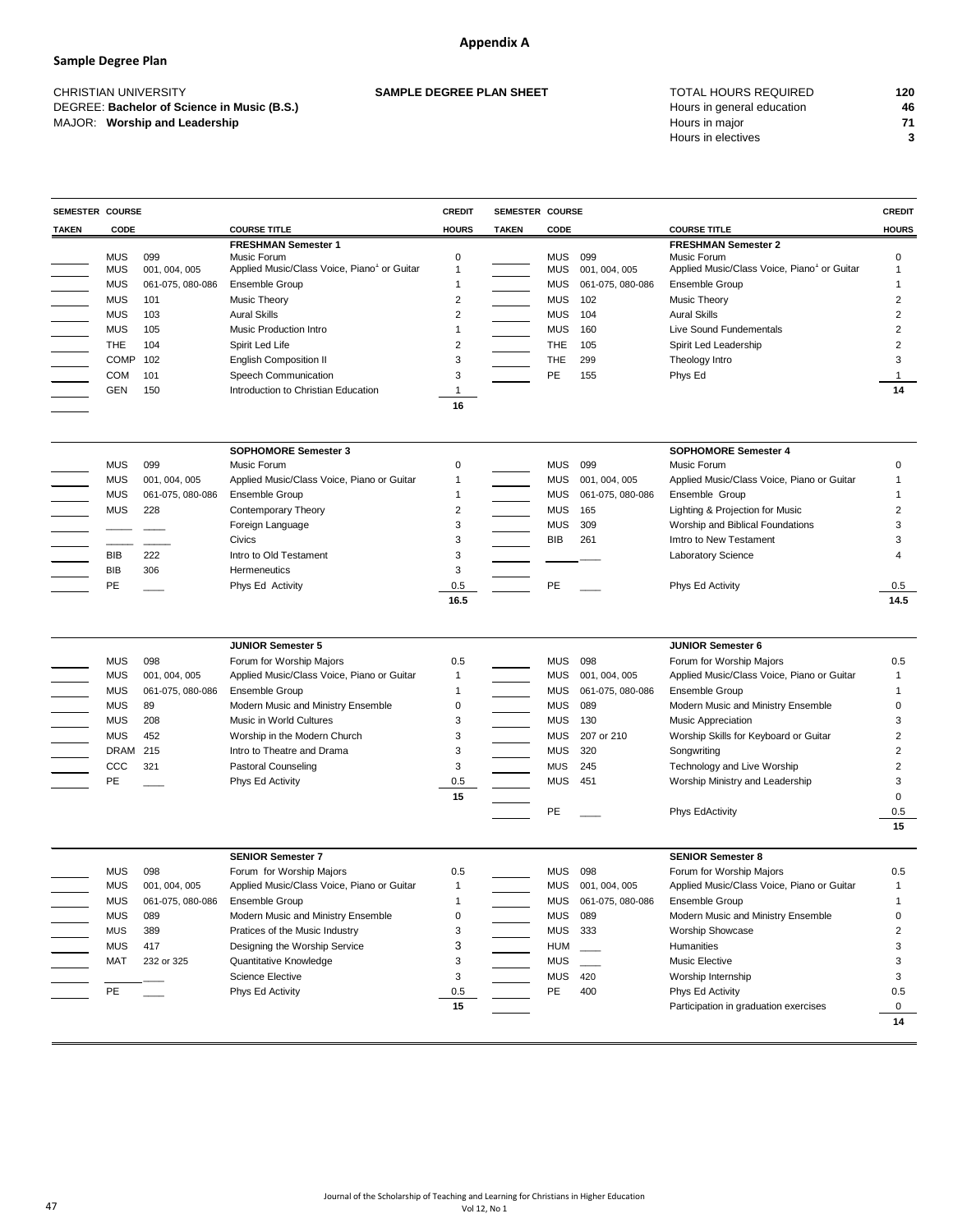## **Appendix B**

## **Course Descriptions**

**Live Sound Fundamentals:** A study of the basics of Live Audio, including the fundamental skills necessary to work, in the live event industry. Lectures are supported by practical hands-on application.

**Lighting and Projection for Music:** An in-depth study of concepts, equipment, and techniques associated with modern lighting and video presentation. Includes aspects of the appropriate use of related software and hardware. Lectures are supplemented with and supported by practical, hands-on application.

**Worship and Biblical Foundations:** Provides a Biblical, theological, and practical examination of worship and prophetic leadership in the ministry of the Church. Provides practical, contemporary demonstration of this Biblical concept, which was demonstrated in Old Testament Hebrew worship, the life of Christ and the New Testament Church, by exposing students to the practices and concepts of worship throughout 2,000 of Church history.

**Modern Music and Ministry Ensemble:** This is a character-building course for everyone who is called of God to impact this generation through music and the arts. It will focus on the essential qualities required of those called to worship leadership, as well as providing practical training relating to music ministry. It will provide sound Biblical, theological, and practical principles that will prepare the student for a fruitful life and ministry.

**Forum for Worship Majors:** A course giving students opportunities to share views on worship and to dialogue with music representatives, professional music ministers, recording artists, studio musicians, professors, and pastors.

**Worship in the Modern Church:** A course presenting various worship trends in the twenty-first century church.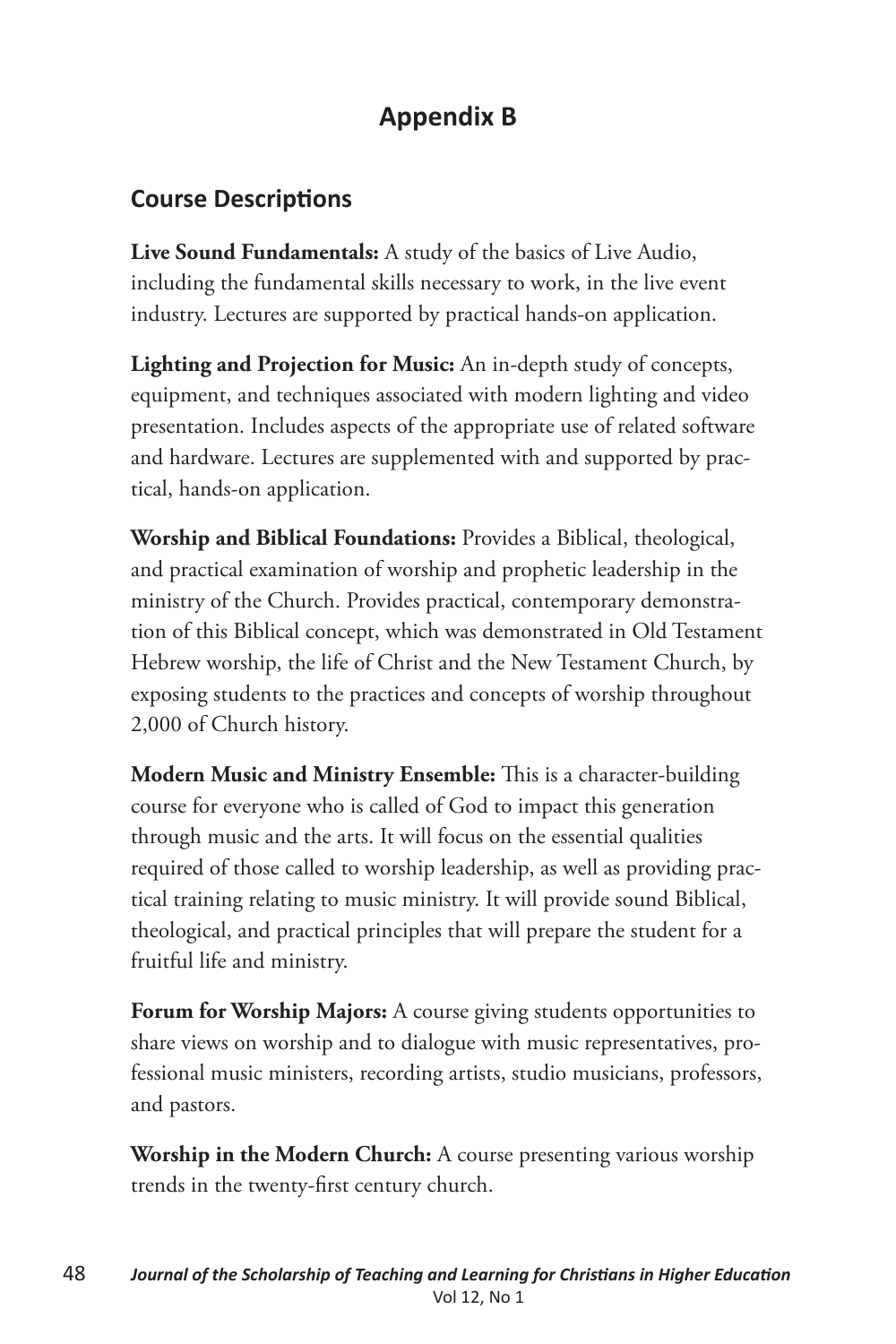**Worship Skills for Keyboard or Guitar:** Focus on developing skills needed for leading worship using guitar or keyboard for accompaniment in a modern worship setting.

**Songwriting:** A study of the compositional techniques, contemporary harmonization, arranging tools and popular song forms suitable for the small ensemble. Particular attention is given to writing and arranging for the church ensemble.

**Technology and Live Worship:** An in-depth study of concepts, equipment, software and techniques associated with the musical needs of the contemporary worship platform and modern music in general. Lectures are contrasted with and supported by practical, hands-on application.

**Worship Ministry and Leadership:** A study of various methods of organizing and administering the music program of the church.

**Practices of the Music Industry:** A broad survey of the music industry, this course not only discusses the practices of music labels but also deals with such things as copyright, touring, and royalties including mechanical, performance, and those associated with CCLI.

**Designing the Worship Service:** This course focuses specifically on the designing, creating, and conducting a worship service.

**Worship Showcase:** This is a final project where the worship student designs a worship service complete with all the elements associated with a church service. The service is performed in a forum that is open to the public.

**Worship Internship:** The candidate for graduation spends a semester working with in a real church shadowing the worship pastor and staff. The object is for the student to get hands-on training, which will have a real-world application.